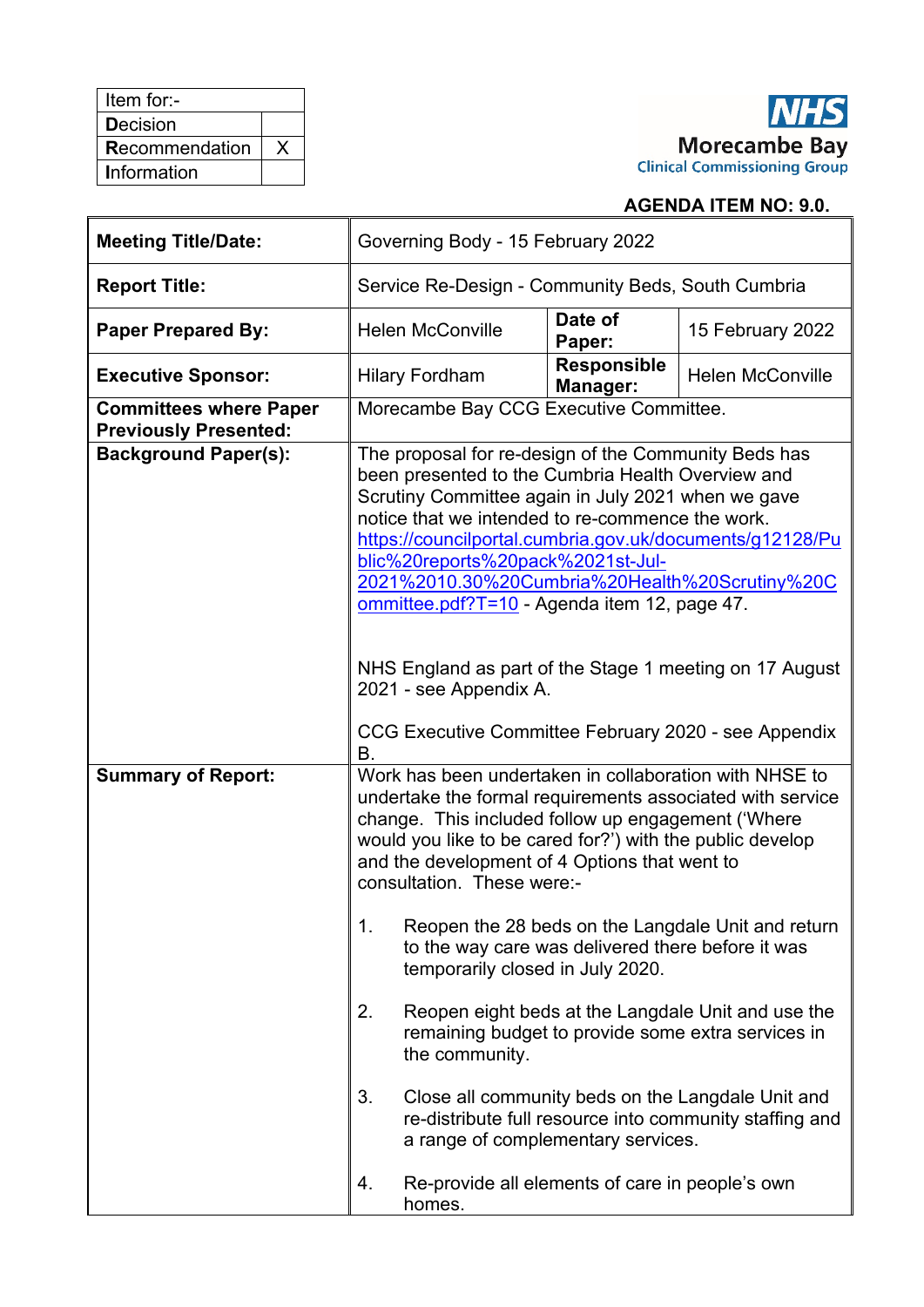| Recommendation(s):                                                                       | The Governing Body is asked to:-                                                                                                                                                                                                                                                                                                                                                                                                                                                                                                                                         |                        |  |
|------------------------------------------------------------------------------------------|--------------------------------------------------------------------------------------------------------------------------------------------------------------------------------------------------------------------------------------------------------------------------------------------------------------------------------------------------------------------------------------------------------------------------------------------------------------------------------------------------------------------------------------------------------------------------|------------------------|--|
|                                                                                          | Note the work undertaken to date.<br>$\mathbf 1$ .                                                                                                                                                                                                                                                                                                                                                                                                                                                                                                                       |                        |  |
|                                                                                          | 2.<br>Support the preferred Option 3.                                                                                                                                                                                                                                                                                                                                                                                                                                                                                                                                    |                        |  |
|                                                                                          |                                                                                                                                                                                                                                                                                                                                                                                                                                                                                                                                                                          | <b>Please</b>          |  |
| <b>Identified Risks:</b>                                                                 | The key risk with moving forward with                                                                                                                                                                                                                                                                                                                                                                                                                                                                                                                                    | <b>Select Y/N</b><br>Y |  |
| (Record related AF or RR<br>reference number)                                            | Option 3 at present is the lack of stability in<br>the overall system because of direct<br>impacts of Covid 19 (services<br>compromised with managing infection<br>prevention and control and related<br>guidance) and indirect impacts (workforce<br>shortages, short term priority initiatives)<br>For this reason, we plan to take a<br>measured approach to implementation,<br>commissioning first the services that will<br>enhance stability and add value<br>immediately and working with providers to<br>phase in others when it is safe and timely<br>to do so. |                        |  |
| <b>Impact Assessment:</b><br>(Including Health, Equality,<br>Diversity and Human Rights) | See Appendix C.                                                                                                                                                                                                                                                                                                                                                                                                                                                                                                                                                          | Y                      |  |
| <b>Strategic Objective(s)</b>                                                            |                                                                                                                                                                                                                                                                                                                                                                                                                                                                                                                                                                          | <b>Please</b>          |  |
| <b>Supported by this Paper:</b>                                                          |                                                                                                                                                                                                                                                                                                                                                                                                                                                                                                                                                                          | Select (X)             |  |
|                                                                                          | Better Health - improve population health and wellbeing and reduce                                                                                                                                                                                                                                                                                                                                                                                                                                                                                                       | X                      |  |
| health inequalities                                                                      |                                                                                                                                                                                                                                                                                                                                                                                                                                                                                                                                                                          |                        |  |
| Better Care - improve individual outcomes, quality and experience of care<br>X           |                                                                                                                                                                                                                                                                                                                                                                                                                                                                                                                                                                          |                        |  |
| and achieve our control total                                                            | <b>Delivered Sustainably</b> - create an environment for motivated, happy staff                                                                                                                                                                                                                                                                                                                                                                                                                                                                                          | X                      |  |
| <b>Please Contact:</b>                                                                   | <b>Helen McConville</b>                                                                                                                                                                                                                                                                                                                                                                                                                                                                                                                                                  |                        |  |
|                                                                                          | Helen.McConville@nhs.net                                                                                                                                                                                                                                                                                                                                                                                                                                                                                                                                                 |                        |  |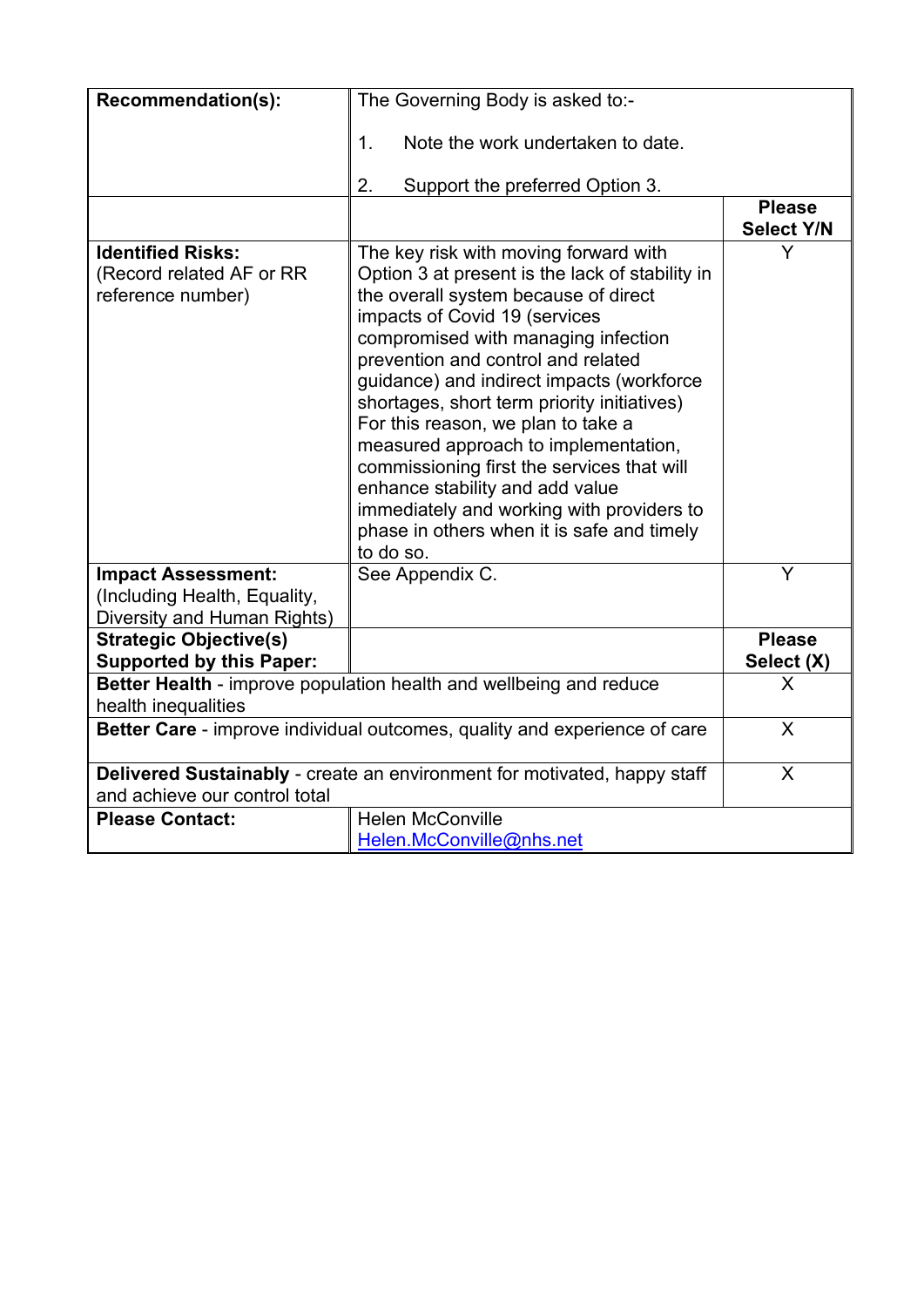

# Where would you like to be cared for in South Lakeland?

Public consultation on the future of communitybased adult healthcare services in South Lakeland

# 16 November - 31 December 2021



# **Report of Findings**





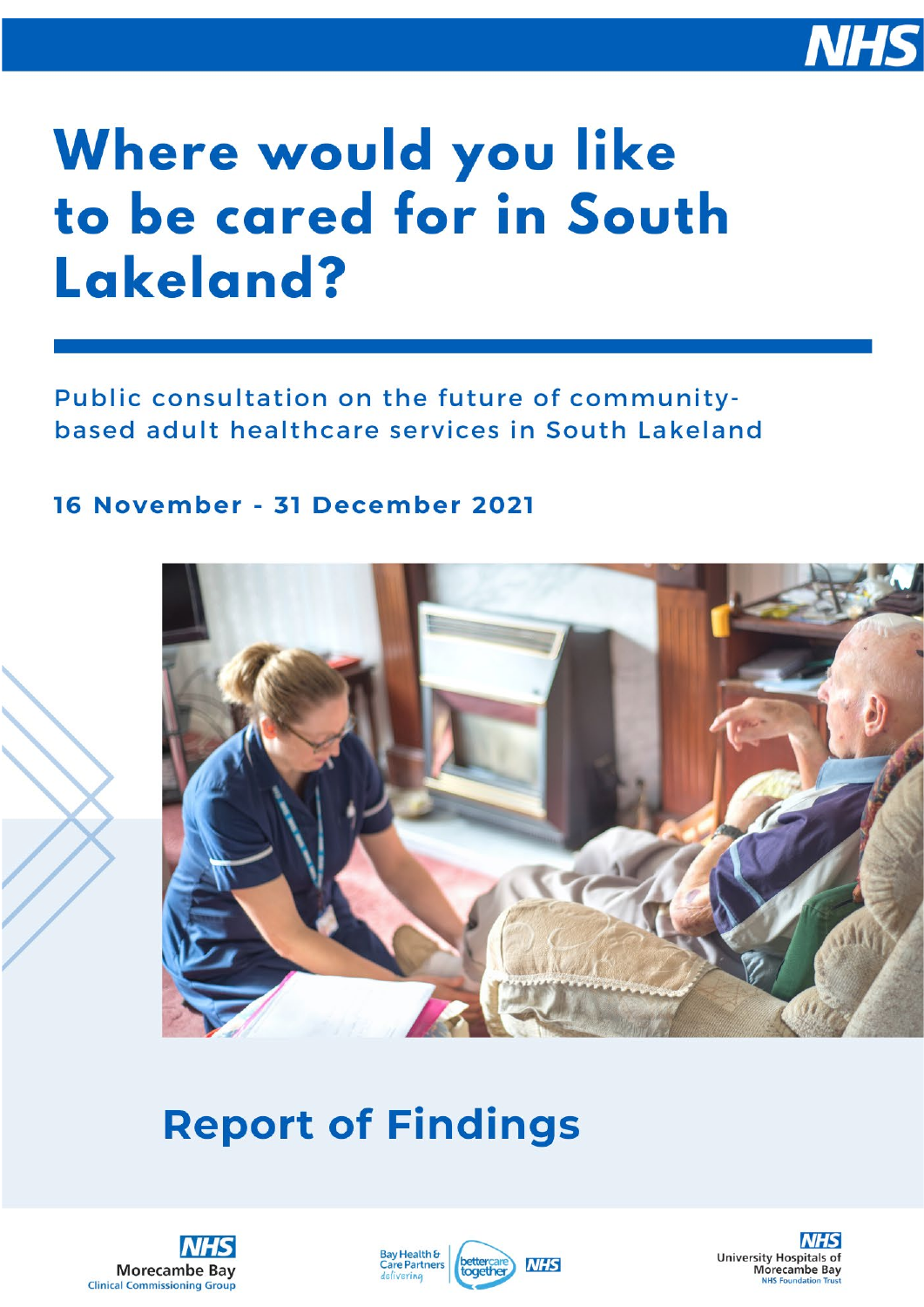#### **Contents**

| Appendix 1 - Communications and Engagement methodology 22 |  |
|-----------------------------------------------------------|--|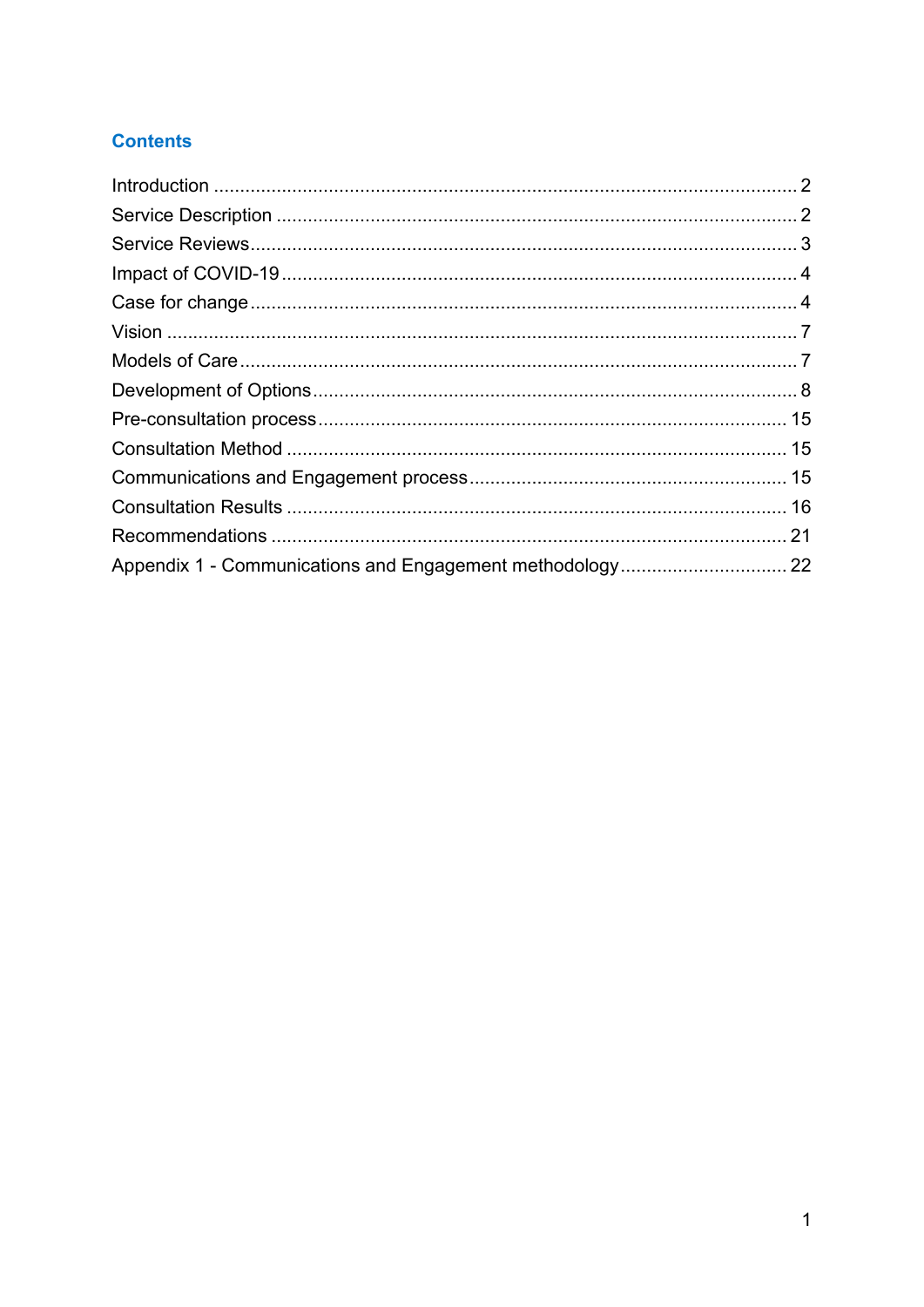#### <span id="page-4-0"></span>**Introduction**

Morecambe Bay Clinical Commissioning Group (MBCCG) and University Hospitals of Morecambe Bay NHS Foundation Trust (UHMB) propose a service change to the community beds as an initiative to improve health and care in our community.

Morecambe Bay CCG and UHMB are two members of Bay Health and Care Partners, which is made up of a range of local health and social care services that work together across North Lancashire, South Cumbria and Furness with a shared vision:

*"To see a network of communities across Morecambe Bay enjoying great physical, mental and emotional wellbeing, supported by a health and care system that is recognised as being as good as it gets."*

Other members of this partnership are Lancashire County Council, Cumbria County Council (CCC) and NHS Lancashire and South Cumbria Foundation Trust (LSCFT). The service change will impact significantly upon our work with CCC and, with LSCFT to some extent. Both organisations have worked closely with us on this preconsultation business case.

We recognise that there are close interdependencies in how we work together and that the decisions we make should be for the greater good of our population. This may include a shift in resources away from pure health care delivery and toward the integration space,  $1^2$  $1^2$  $1^2$  that is health and social care, delivering sustainable change and creating a new suite of resources that enable us to deliver personalised care at or closer to home and to develop a workforce that is fit for the future.

There are three Community Hospital inpatient sites run by UHMB, Abbey View on the Furness General Hospital site, Millom Hospital and the Langdale Unit on the Westmorland General Hospital site.

While previous reviews (North West Utilisation Management Unit, 2017 & Carnall Farrar 2019) have highlighted the need for reviews of all three units, MBCCG and UHMB propose to undertake a three-phase approach to the community bed review, on the basis that each of the three community sites in South Cumbria is unique and meets needs that reflect their wider community assets and geography, our proposed service change for community beds will be conducted on a phased approach, beginning with a focus on the Langdale Unit. This paper therefore, describes the consultation process undertaken and reports on the findings of this public consultation for the Langdale Unit on the Westmorland General Hospital site only.

#### <span id="page-4-1"></span>**Service Description**

The UHMB Integrated Community Care Group has 18 distinct services, including step-up/step down community-based in-patient beds, and delivers care from approximately 20 buildings as well as the patient's home. The care group delivers services spanning a large geographic area, across three counties with varied demography but with common health impacts.

<span id="page-4-2"></span><sup>1</sup> https://www.longtermplan.nhs.uk/wp-content/uploads/2019/08/nhs-long-term-plan-version-1.2.pdf

<span id="page-4-3"></span><sup>2</sup> https://www.gov.uk/government/publications/working-together-to-improve-health-and-social-care-forall/integration-and-innovation-working-together-to-improve-health-and-social-care-for-all-html-version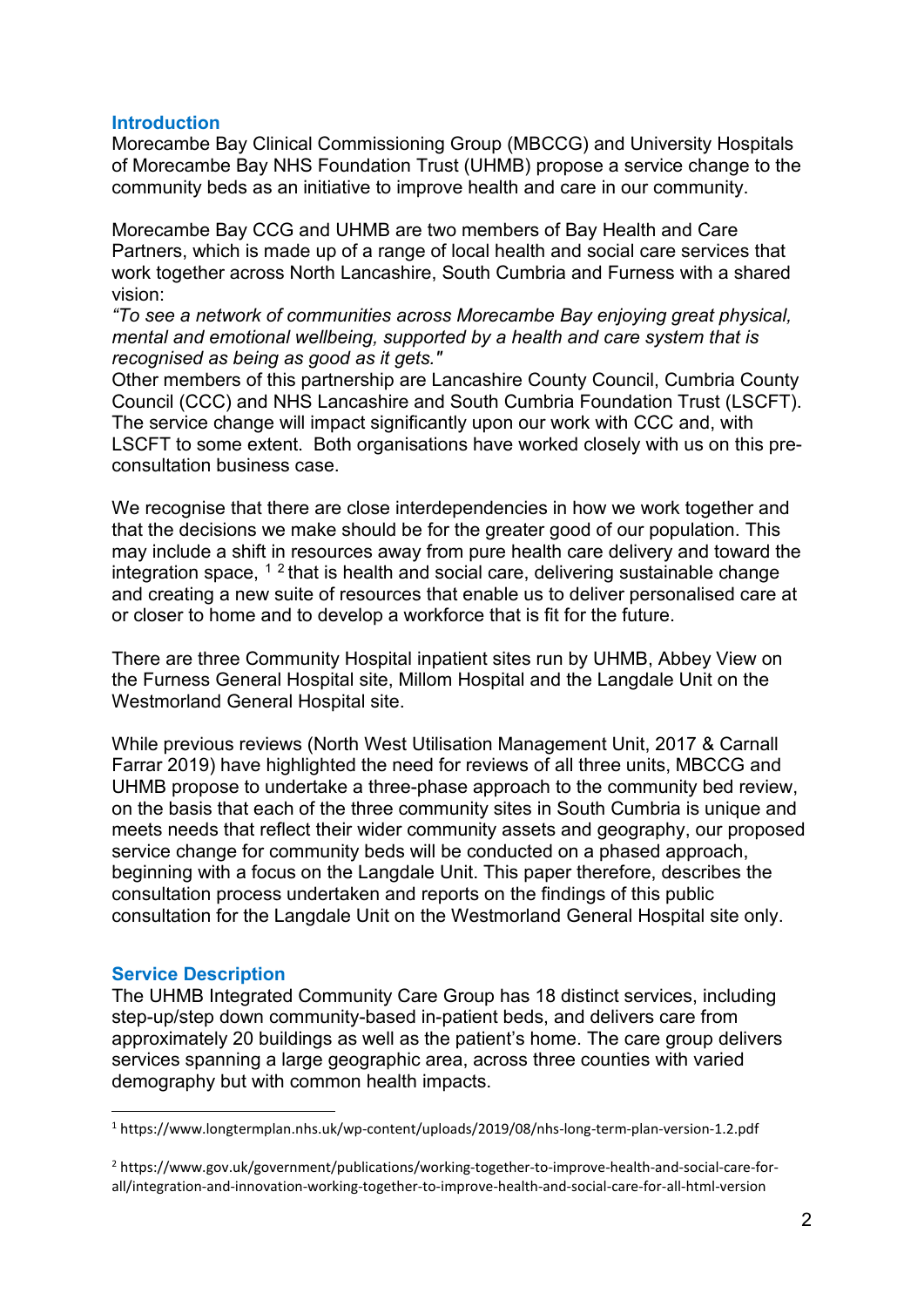The care group is led by a Clinical Director, an Associate Director of Nursing and an Associate Director of Operations, managing an expenditure budget of circa £28m and a workforce headcount of 862 colleagues.

There are three Community Hospital inpatient sites managed by UHMB Integrated Community Care Group. They are all in South Cumbria and transferred into UHMB as part of the service transfer from Cumbria Partnership Foundation Trust. They are:

- Abbey View: 20 beds on the Furness General Hospital (FGH) site providing, in the main for step-down care
- Millom Hospital: nine beds on the site of the Millom Waterloo Practice, providing both step-up and down care
- Langdale Unit: 28 beds on the Westmorland General Hospital (WGH) site, providing step-up (predominantly) and step-down care. The Langdale Unit is Nurse-led with Advanced Clinical Practitioners with medical oversight from Kendal Urgent Treatment Centre and Cumbria Health on Call (CHOC). Originally there were two wards with a total of 56 beds. Over time, these reduced to 28 beds for a range of reasons including difficulty with staffing.

The services are different from those in Furness and north Lancashire. This is partly intentional with historical decisions made on a locality bases, and partly incidental because of what local assets sat in different areas and what the reciprocal offer of Adult Social Care has been. Furthermore, the configuration of all services needs continuous re-assessment against emerging clinical evidence of effectiveness as well as emerging technologies and advances in what healthcare can be delivered outside of a hospital setting.

#### <span id="page-5-0"></span>**Service Reviews**

The Langdale Unit has been subject to a number of reviews in recent years:

In 2017, Morecambe Bay Clinical Commissioning Group (MBCCG) commissioned North West Utilisation Management Unit (NWUM) to conduct a Community Bed Based Service review of all three units alongside acute based wards. A Point Prevalence Audit revealed that 56% of patients no longer required hospital-focussed care, i.e. patients had no ongoing need for current services and were in the wrong part of the 'system'.

During 2018 an Intermediate Care Bed Base review conducted by Carnall Farrar indicated that Lancashire and South Cumbria health care system was characterised by higher-than-average levels of 'super stranded' patients in acute hospital beds (those staying more than 21 days), and a higher rate of delayed transfers of care. In addition, their findings indicated:

• There is no consistent model of intermediate care across the Lancashire and South Cumbria system; it is also complex, fragmented and difficult to navigate for patients, carers and staff.

Following on from these reviews, in 2019, MBCCG initiated an evaluation of the community beds led by the Frailty Group chaired by Dr Jim Hacking, GP Executive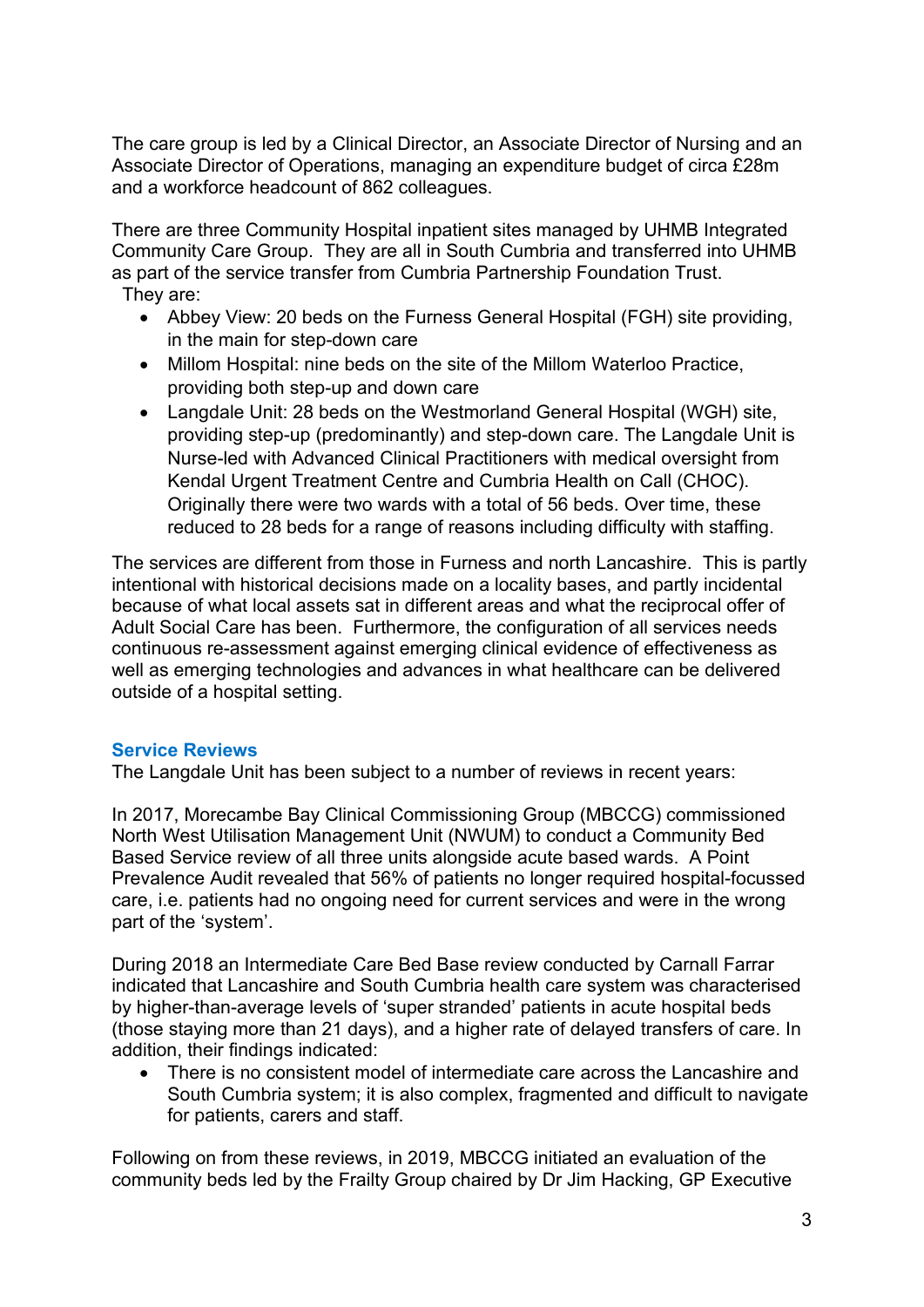at MBCCG. This triggered a piece of initial engagement work called *'Where would you like to be cared for?*' which was undertaken in the Autumn/Winter of 2019. This engagement covered all three sets of community beds (Abbey View at Furness General Hospital, The Langdale Unit and Millom Hospital) and it was during this exercise that it became apparent that each of the three sites operates differently and is regarded differently by its local community.

The plan was to return to Cumbria County Council's Health Overview and Scrutiny Committee (HOSC) in March 2020. However, this had to be suspended as part of the system response to the COVID-19 pandemic.

#### <span id="page-6-0"></span>**Impact of COVID-19**

Langdale Unit beds closed temporarily in July 2020 as an enabling factor for the overall WGH site to be regarded as a COVID-19 'green site', thus enabling some continuation of urgent elective care during the pandemic response.

This temporary closure allowed us to have a short test of change. All staff remained working in the local system with the majority opting to be re-deployed in their local community. This meant that we were able to expand our community nursing, Rapid Response service and pilot a Frailty Co-ordination Hub.

Due to the temporary closure of the Langdale Unit, it was decided that this would be the first community site to undertake the service review in order to align with the NHSE/I request to re-open the unit and to minimise the impact on the staff.

Steps to resume this service change work were taken and MBCCG and UHMB representatives returned to the HOSC on 21 July 2021, providing an update on the 2019 engagement, the impact of COVID and next steps. At that meeting, the HOSC indicated that they were happy that they had been informed of the intention to recommence the work and requested to be kept informed of progress following the NHS England Stage 1 meeting on 17 August 2021.

#### <span id="page-6-1"></span>**Case for change**

We have longitudinal experience now of the diminishing value that the bed-based model of care that was delivered from the Langdale Unit adds to our local system in the context of a changing evidence base and new ways of working. Over the past year, there have been opportunities, described above, to implement some short tests of change. These have occurred dynamically and enabled us to see more clearly what the interdependencies to the national agenda are now.

The Westmorland General Hospital (WGH) site has a strong place in its local community and is valued by the people of South Lakeland. Since being built it has changed, from being a stand-alone hospital offering urgent and scheduled care, to becoming part of the wider suite of services provided by University Hospitals of Morecambe Bay NHS Foundation Trust.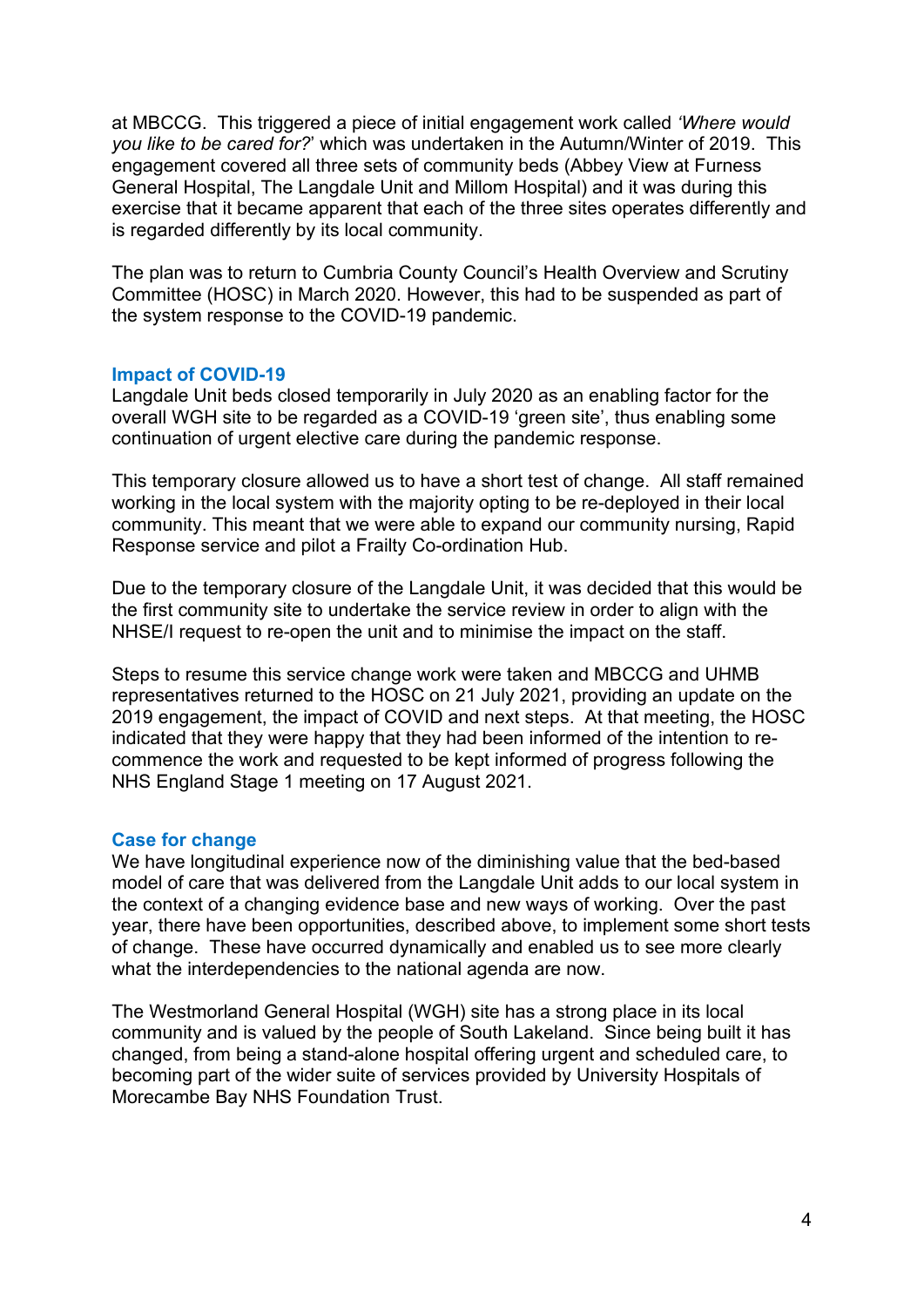During the Covid 19 Pandemic, the surgical facilities based at WGH took on a vital role in enabling the re-start of clinically prioritised work. The Clinical Strategy<sup>[3](#page-7-0)</sup> for Morecambe Bay together with the developing work on the New Hospital Programme give indications of how the future may look for WGH in respect of becoming a more important site for elective care. There is therefore a positive synergy between proposals for re-design of bed-based care on the Langdale Unit and the future use of the overall site.

| Initiative / agenda                                      | <b>How Langdale</b><br><b>Unit supports</b><br>this                                                                                          | What needs to<br>change                                                                                                                                                                                                | <b>How this could</b><br>work in the future                                                                                                                                                                                                    |
|----------------------------------------------------------|----------------------------------------------------------------------------------------------------------------------------------------------|------------------------------------------------------------------------------------------------------------------------------------------------------------------------------------------------------------------------|------------------------------------------------------------------------------------------------------------------------------------------------------------------------------------------------------------------------------------------------|
| <b>Hospital Discharge</b><br>and Community<br>Support    | Formerly used for<br>step-down care -<br>'slow stream<br>rehabilitation' -<br>increased the time<br>that people were<br>away from home.      | Rehabilitation<br>needs to happen<br>in people's own<br>'real life'<br>environments<br>where there are<br>greater prompts<br>for activation and<br>opportunities to<br>practice functional<br>tasks.                   | There would be<br>additional<br>therapists, nurses<br>and domiciliary<br>care in the South<br>Lakeland area that<br>could support<br>hospital discharge.                                                                                       |
| Ageing Well - 2<br>hour crisis<br>response               | Prior to this,<br>patients who were<br>identified as<br>needing nursing<br>and care may<br>have been<br>'stepped up' to the<br>Langdale Unit | This leads to long<br>periods of time<br>away from home<br>and loss of<br>functional ability -<br>with the need for<br>added support on<br>return home                                                                 | Individuals have<br>the assessment,<br>treatment, care<br>and rehabilitation<br>they need at<br>home.                                                                                                                                          |
| Ageing Well -<br><b>Enhanced Health</b><br>in Care Homes | Some people who<br>used the Langdale<br>Unit may have<br>transferred to Care<br>Homes if they<br>were unable to<br>return home.              | Care Homes are<br>recognised as<br>caring for people<br>with increased<br>complexity and<br>need better<br>support from NHS<br>multi-disciplinary<br>$teams - these$<br>don't currently<br>exist in South<br>Lakeland. | There would be<br>additional therapy<br>and nursing<br>resource in the<br>community that<br>can ensure good<br>handovers and<br>continuity of care<br>in Care Homes,<br>including the<br>possibility of<br>ongoing<br>rehabilitation<br>there. |
| Ageing well -<br>anticipatory care                       | Langdale Unit staff<br>will have<br>benefitted from                                                                                          | The anticipatory<br>care plan sits with<br>the patient and<br>informs new need                                                                                                                                         | The Anticipatory<br>Care plan sits with<br>the patient at<br>home. If they                                                                                                                                                                     |
|                                                          | holistic care                                                                                                                                |                                                                                                                                                                                                                        |                                                                                                                                                                                                                                                |

<span id="page-7-0"></span><sup>&</sup>lt;sup>3</sup> [https://www.uhmb.nhs.uk/application/files/5015/8444/0963/UHMBT\\_Clinical\\_Strategy\\_2019\\_-\\_2024.pdf](https://www.uhmb.nhs.uk/application/files/5015/8444/0963/UHMBT_Clinical_Strategy_2019_-_2024.pdf)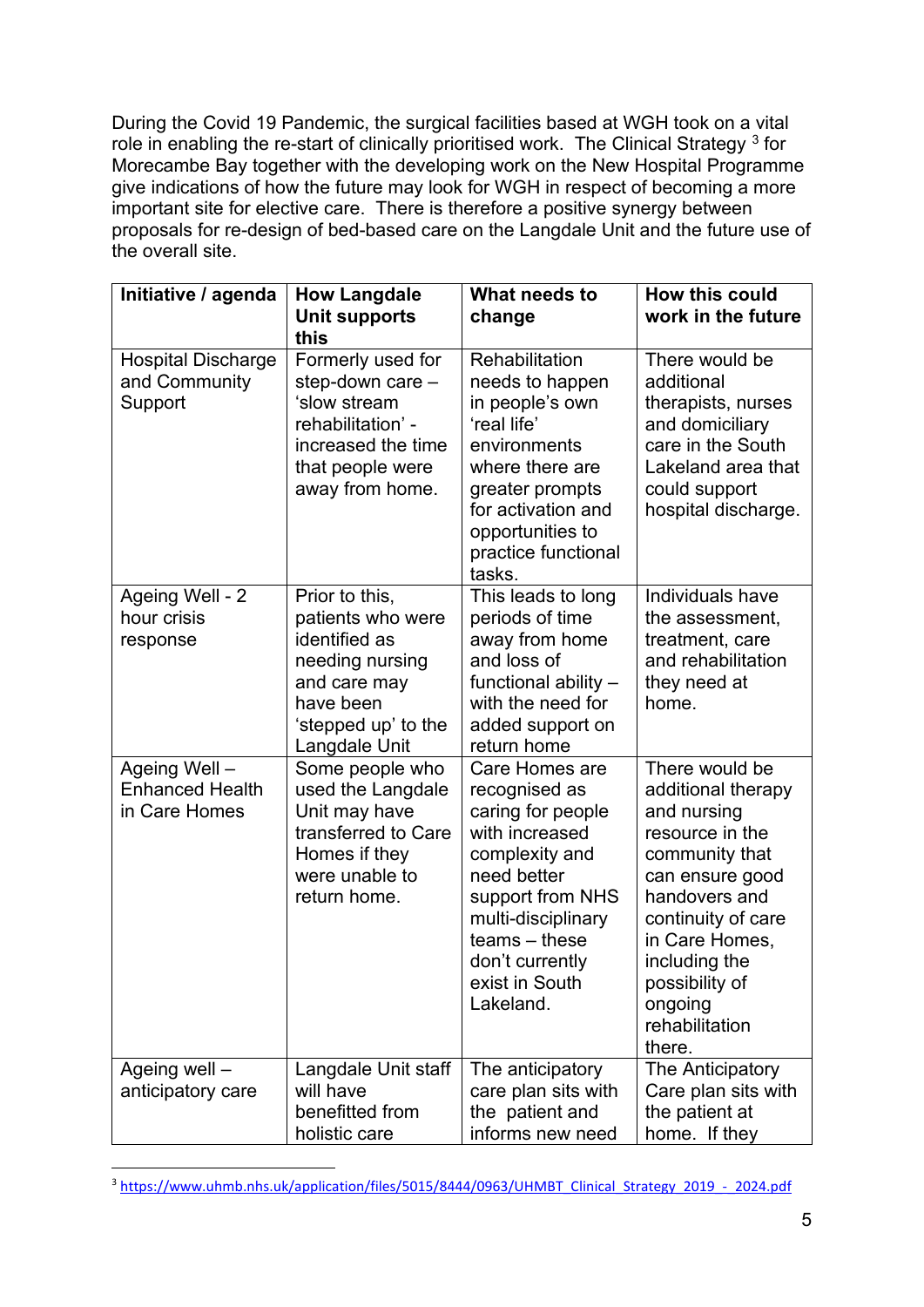| Initiative / agenda                                                                             | <b>How Langdale</b><br><b>Unit supports</b><br>this                                                                                                                                                               | What needs to<br>change                                                                                                    | How this could<br>work in the future                                                                                                                                                          |
|-------------------------------------------------------------------------------------------------|-------------------------------------------------------------------------------------------------------------------------------------------------------------------------------------------------------------------|----------------------------------------------------------------------------------------------------------------------------|-----------------------------------------------------------------------------------------------------------------------------------------------------------------------------------------------|
|                                                                                                 | planning that was<br>undertaken in the<br>local communities<br>by Integrated Care<br>Community staff -<br>however, may not<br>have updated<br>these as part of a<br>handover of care<br>back to the<br>community. | and is updated<br>continuously<br>reflecting any new<br>interventions or<br>changes                                        | transfer in to a<br>Care Home, staff<br>can inform the<br>development of<br>their Care Plan                                                                                                   |
| <b>Falls prevention</b>                                                                         | Many patients who<br>stepped up to<br>Langdale Unit did<br>this as a result of<br>falling at home.<br><b>Medical review</b><br>and therapy on the<br>unit addressed<br>their needs.                               | <b>Falls prevention</b><br>needs to be<br>embedded as part<br>of the overall<br><b>Ageing Well</b><br>agenda.              | <b>Falls prevention</b><br>work can be<br>undertaken in the<br>patients' own<br>home.                                                                                                         |
| Development of an<br>Intermediate Care<br><b>Allocation Team</b><br>(ICAT) model for<br>Cumbria | <b>Community OT</b><br>serves Langdale<br>Unit patients only.                                                                                                                                                     | Therapy resource<br>currently allocated<br>to Langdale Unit<br>needs augmenting<br>to support<br>developing ICAT<br>model. | <b>Additional funding</b><br>via the 2 Hours<br>Crisis response<br>agenda could be<br>used together with<br>Langdale Unit<br>resource to<br>provide a more<br>resilient therapy<br>provision. |
| On-going<br>development of<br>service offer for<br>people who need<br>End of Life care          | Many people are<br>supported for end<br>of life care in their<br>own homes $-$ a<br>proportion need 24<br>hour nursing<br>support delivered<br>in another setting.                                                | We need to<br>continue to<br>improve both skills<br>and capacity for<br>end of life care.                                  | There are<br>opportunities to<br>partner with local<br>Hospices and<br><b>Care Home</b><br>providers to deliver<br>good end of life<br>care in a range of<br>settings.                        |
| Interdependency<br>with Adult Social<br>Care                                                    | As operated in<br>normal times,<br>Langdale Unit is<br>another element of<br>the intermediate<br>care offer in South<br>Lakeland                                                                                  | Patients need<br>fewer transitions in<br>care.                                                                             | Ideally people<br>would receive<br>health care at<br>home and social<br>care needs could<br>be met by support<br>in to the home                                                               |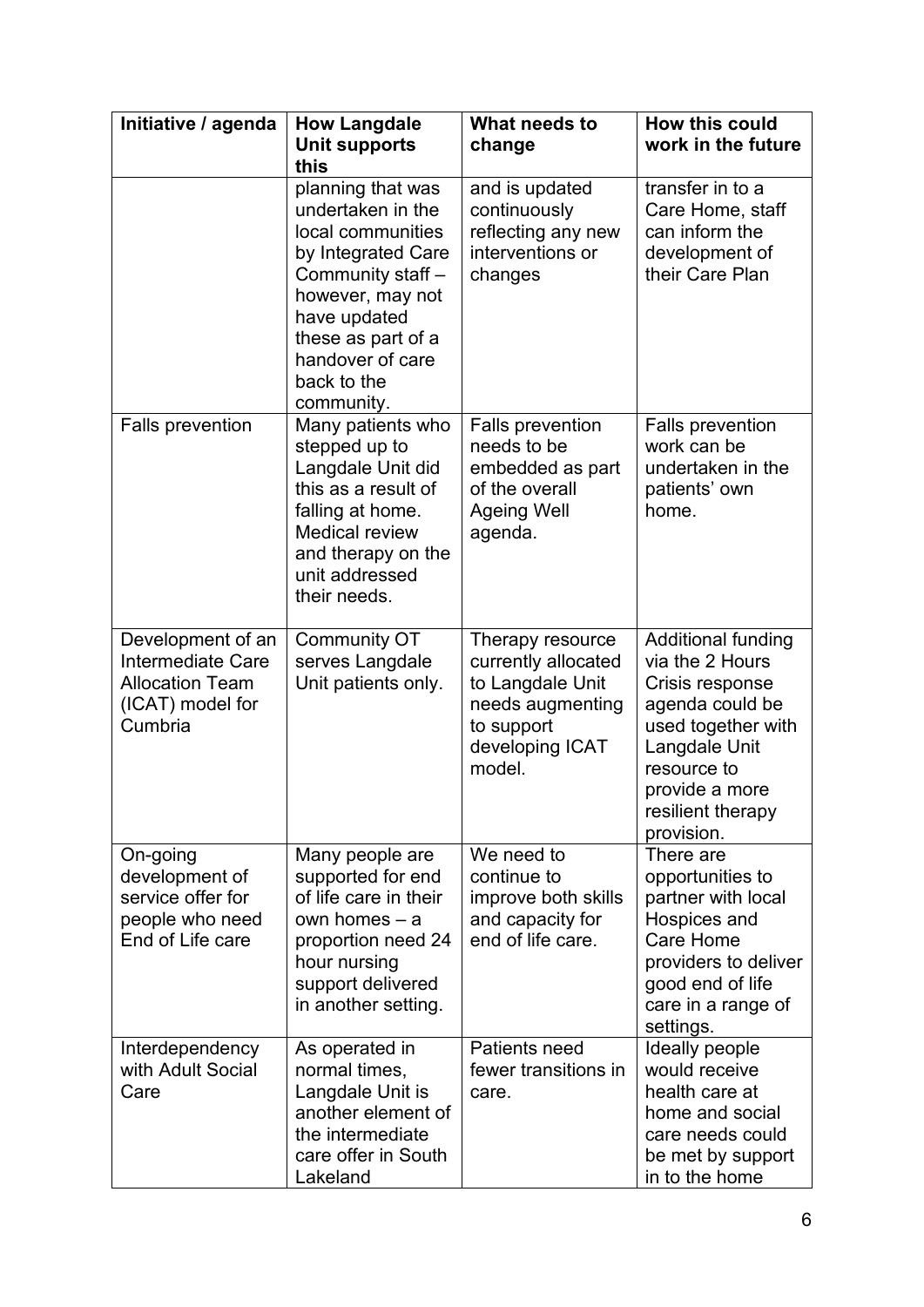| Initiative / agenda                               | <b>How Langdale</b><br><b>Unit supports</b><br>this                                                                | What needs to<br>change                                                                                                                                                 | How this could<br>work in the future                                                                                                            |
|---------------------------------------------------|--------------------------------------------------------------------------------------------------------------------|-------------------------------------------------------------------------------------------------------------------------------------------------------------------------|-------------------------------------------------------------------------------------------------------------------------------------------------|
| Financial – best<br>use of Morecambe<br>Bay pound | The current model<br>is expensive and<br>only available to a<br>very small<br>proportion of the<br>local community | A good re-design<br>would enable us to<br>have the right<br>workforce to<br>support a larger<br>number of people<br>with a wider range<br>of needs in their<br>own home | Re-investment of<br>finances<br>associated with                                                                                                 |
| Future of<br>Westmorland<br><b>General site</b>   | The service<br>occupies a ward<br>on Level 4 of the<br>Westmorland<br><b>General Hospital</b><br>site              | Aiming to look<br>after more people<br>at home could free<br>up hospital ward<br>capacity on the<br><b>WGH</b> site                                                     | Fewer or no<br>intermediate care<br>bed base at WGH<br>could generate<br>more capacity for<br>elective and<br>surgical activity on<br>the site. |

#### <span id="page-9-0"></span>**Vision**

Our vision for our intermediate tier of services aligns with that of Bay Health and Care partners.

Intermediate care services are, by their very definition, closely networked and transcend the organisational barriers of primary, secondary & community and social care. Our commitment in this re-design is that the existing resource utilised in the Langdale Unit is re-distributed amongst the range of providers who are best placed to work in partnership to deliver our vision. We aim to use learning from what we know about local services, their strengths and their shortcomings to identify key areas of service improvement.

#### <span id="page-9-1"></span>**Models of Care**

We seek to develop three complementary models of care that will cover identifiable groups of people who have been served by the Langdale Unit to date.

- 1. People requiring medical treatment and rehabilitation to recover at home
- 2. People who need to complete treatment and rehabilitation that are unable to go home.
- 3. People who are experiencing their last illness and may die in the near future. The Langdale Unit has been a valued provider of end of life care serving South Lakeland. Given rurality and other demographic issues, it is not possible to offer round the clock care for people to be cared for at home and, in reality, there are people for whom receiving end of life care at home would not be their first choice.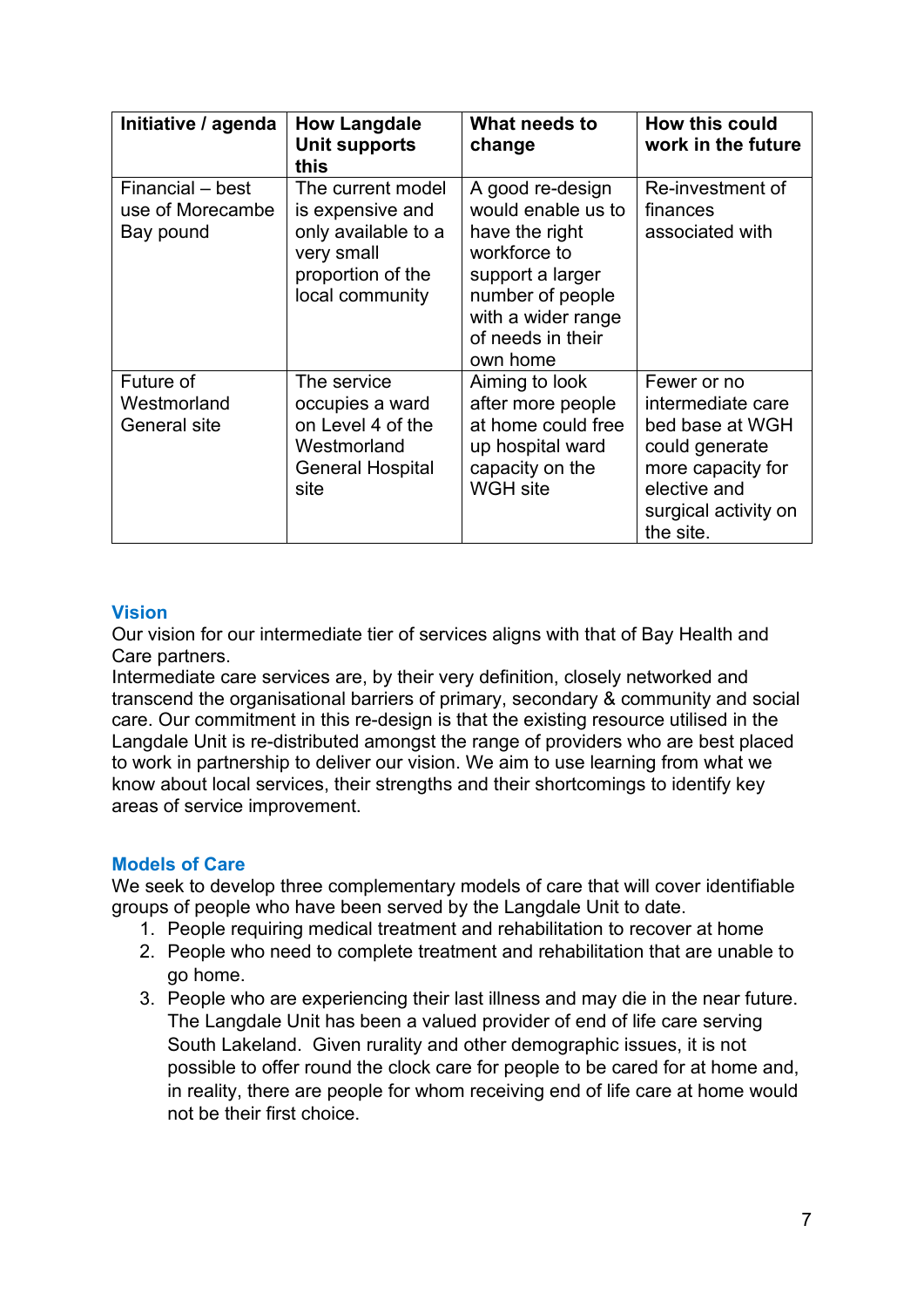#### <span id="page-10-0"></span>**Development of Options**

The four options outlined below were developed based on a 'do nothing' option and graded alternatives relating to a bedded base at Westmorland General Hospital. This has been informed by the feedback we received from the 'Where would you like to be cared for?' engagement in 2019, and learning we have accrued whilst the unit has been closed temporarily since 2020.

We recognise that there are multiple elements in Option 3, some of which need to be an essential 'anchor' to the option, with other elements that may be negotiable depending on the ability of providers to step up provision at given times. Equally, an option for something like a full Community IV Therapy service may gain favour with Primary Care and in-patient provision of University Hospitals of Morecambe Bay later with a clear case for taking this forward on a Morecambe Bay-wide basis for optimum scale.

The consultation paper detailed that the overall budget for the service redesign is £3 million pounds, which is the overall cost of running the Langdale Unit. All four options described within the consultation document were developed to enable delivery within the same financial envelope, highlighting that some options would deliver greater value for money than others.

Within the consultation document it was highlighted that options three and four are the best fit and would modernise our local service according to NHS guidance as well as aligning to the local Clinical Strategy about how we use our hospitals and community service to best effect.

However, it was detailed that option four would not be a good fit with the current model of Adult Social Care in Cumbria as it puts the current configuration of Adult Social Care in Cumbria under pressure through increased demand.

All four options are possible but will take some time to become available because of how services have changed during the COVID-19 response.

**Option 1 Do nothing – revert to provision temporarily suspended in 2020** Re-open Langdale Unit. Engage with staff to return to substantive roles. Advertise for any vacancies. Re-negotiate medical cover. Work to restore ward environment including re-location of teams who have been using the space for other essential activities in the past year.

| <b>Requirements</b>                  | Does option meet<br>requirements :<br>Yes / No /<br><b>Partially</b> | <b>Comments</b>                                                                                                                                                                                                                             |
|--------------------------------------|----------------------------------------------------------------------|---------------------------------------------------------------------------------------------------------------------------------------------------------------------------------------------------------------------------------------------|
| Does it meet<br>the current<br>need? | No.                                                                  | We are not acting on repeated<br>recommendations regarding best practice                                                                                                                                                                    |
| Meet future<br>need?                 | <b>No</b>                                                            | The current model is outdated and not<br>regarded as being good care – it does not fit<br>with new required ways of delivering care<br>and is not taking the best advantage of<br>advanced skills, equipment and information<br>technology. |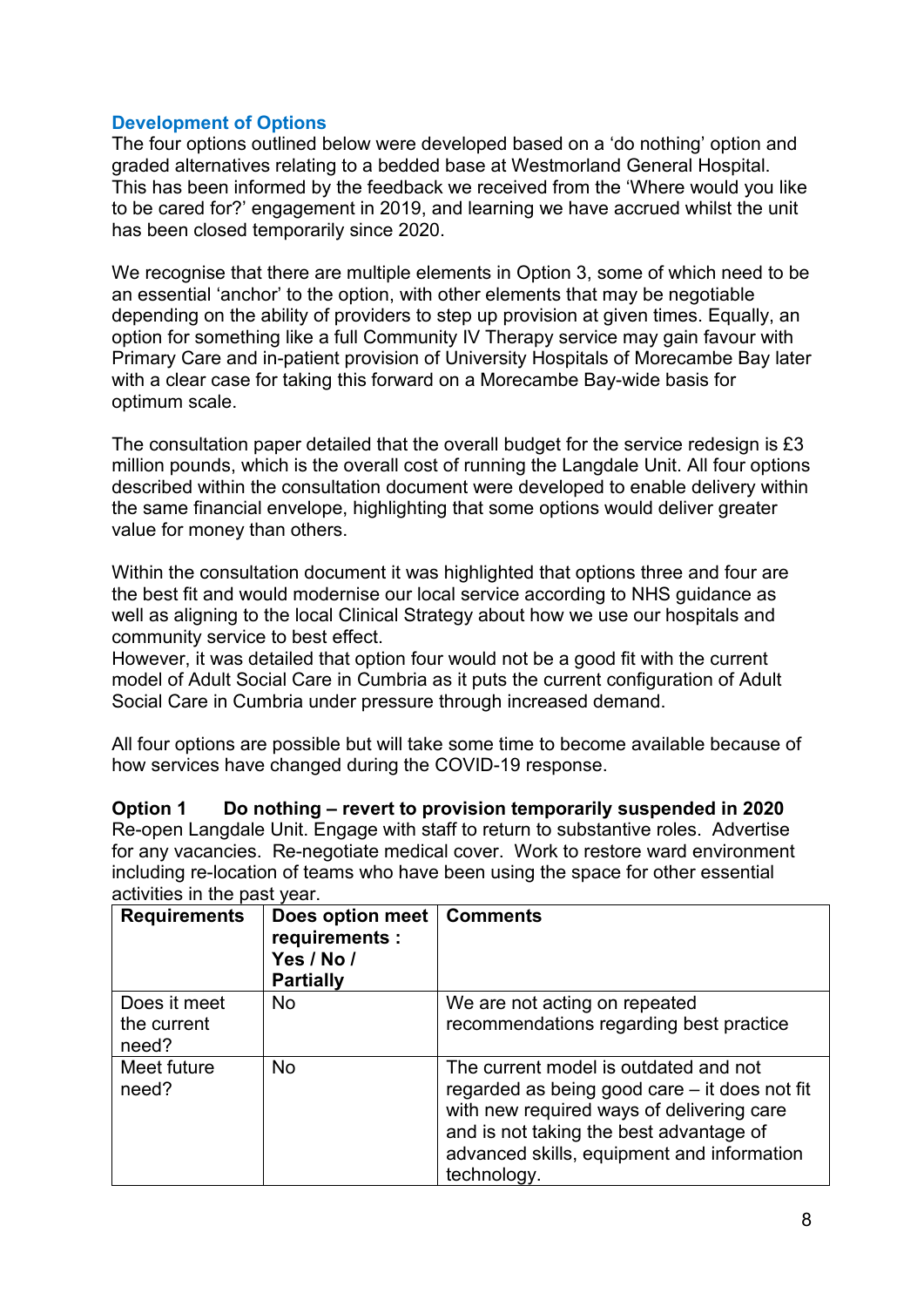| <b>Requirements</b>                                            | Does option meet<br>requirements :<br>Yes / No /<br><b>Partially</b> | <b>Comments</b>                                                                                                                                                                                                                                                                              |
|----------------------------------------------------------------|----------------------------------------------------------------------|----------------------------------------------------------------------------------------------------------------------------------------------------------------------------------------------------------------------------------------------------------------------------------------------|
| Can it be<br>staffed?                                          | Partially                                                            | Staff resignations have occurred over the last<br>year and therefore recruitment would be<br>necessary. Furthermore, staff deployed to<br>community roles may not wish to return to<br>ward-based work. Medical cover needs to<br>be re-negotiated                                           |
| Does it deliver<br>the vision, i.e.<br>Care closer to<br>home? | <b>No</b>                                                            | This perpetuates a hospital-based<br>intermediate care offer. People will be away<br>from home unnecessarily.                                                                                                                                                                                |
| Is there strong<br>clinical<br>evidence?                       | <b>No</b>                                                            | Current provision contravenes the National<br><b>Hospital Discharge and Community Support</b><br>Policy and Operating Model and the<br>requirements for the 2 Hour crisis response.                                                                                                          |
| Is it the best<br>way to spend<br>the Morecambe<br>Bay pound?  | <b>No</b>                                                            | Serves only those who access Langdale<br>Unit. Focuses on just a small number of<br>patients per year who happen to access this<br>facility<br>It ties up NHS resource that could be<br>blended with Local authority spend as part of<br>our ambition to improve integration of<br>services. |
| Does it offer<br>good patient<br>experience?                   | Partially                                                            | Whilst some patients may have had a good<br>experience on the Langdale Unit, both<br>patients and staff have told us that it is<br>difficult to provide the best patient experience<br>on a unit where the patient needs are<br>diverse.                                                     |
| Does it advance<br>the integration<br>agenda?                  | <b>No</b>                                                            | This option sees the financial resource tied to<br>NHS bed-based care                                                                                                                                                                                                                        |

| Number of beds in this<br>option                                        | 28           |
|-------------------------------------------------------------------------|--------------|
| Approximate number of<br>people this option could<br>care for, per year | 464 patients |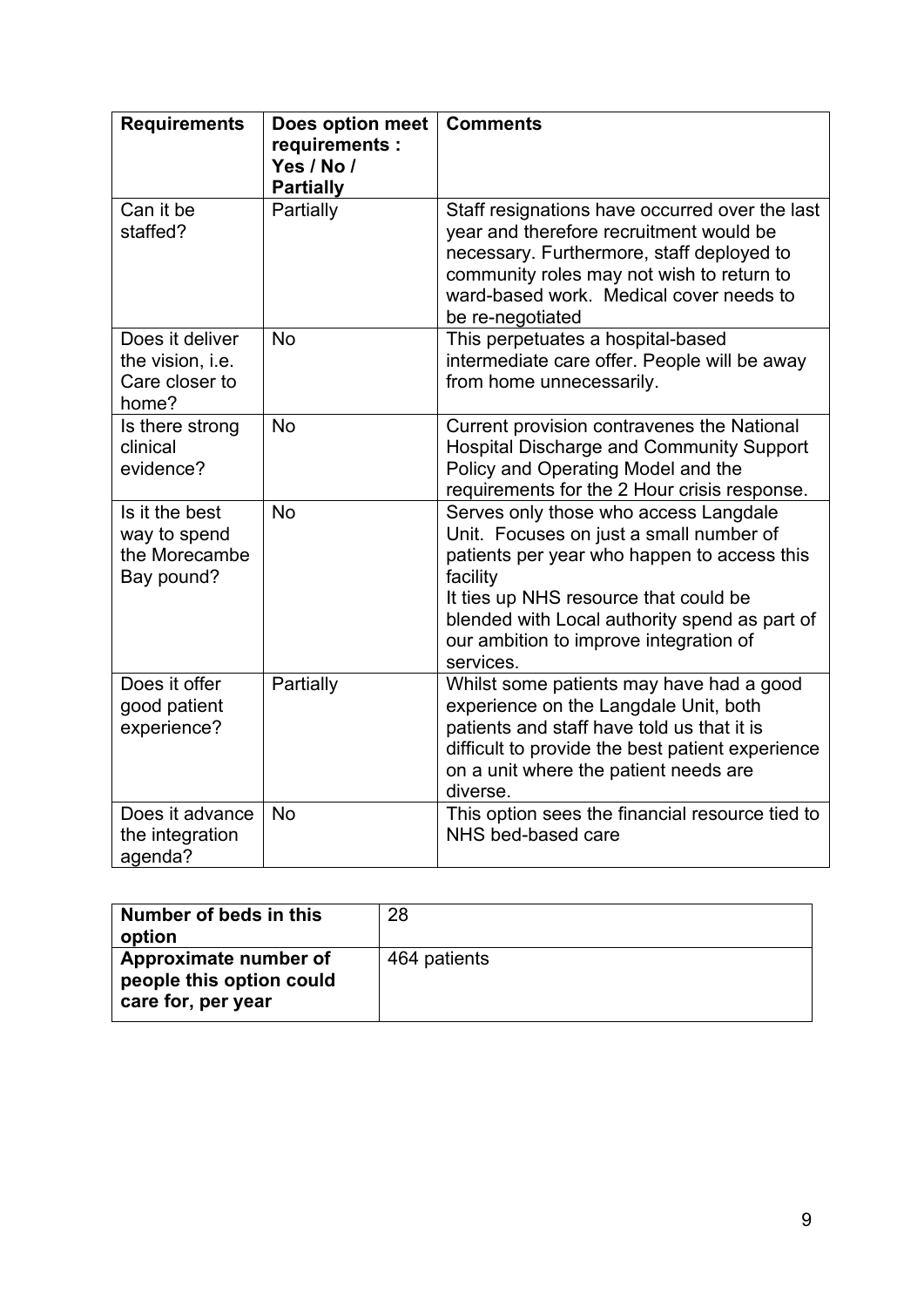

This chart shows that the full sum of £3 million pounds remains invested in the Langdale Unit.

#### **Option 2 Reduce the number of beds on the Langdale Unit and increase some community service provision.**

This would reduce the number of beds in the Langdale Unit from 28 down to 8 and provide for some element of bed-based care and release some resource for redesign into community services.

| <b>Requirements</b>                                                                    | Does option meet<br>requirements : Yes<br>/ No / Partially | <b>Comments</b>                                                                                                                                                                                                                             |
|----------------------------------------------------------------------------------------|------------------------------------------------------------|---------------------------------------------------------------------------------------------------------------------------------------------------------------------------------------------------------------------------------------------|
| Does it meet the<br>current need?                                                      | Partially                                                  | This may give some provision for people who<br>need bed based end of life care and re-<br>accommodation for reablement. The issue of<br>managing diverse patient needs in close<br>proximity remains                                        |
| Meet future<br>need?                                                                   | <b>No</b>                                                  | Doesn't allow for sufficient investment in<br>community health provision.                                                                                                                                                                   |
| Can it be<br>staffed?                                                                  | Partially                                                  | We are likely to be able to staff nursing posts.<br>Medical cover remains an issue. Therapist<br>provision could be in-reach or out-reach.                                                                                                  |
| Does it deliver<br>the vision, i.e.<br>Care closer to<br>home, strong<br>partnerships? | Partially                                                  | There would be some additional provision in<br>the community. However, this model would<br>leave a significant sum tied up in estates and<br>facilities in UHMB and not delivering care and<br>treatment for people in the wider community. |
| Is there strong<br>clinical<br>evidence?                                               | <b>No</b>                                                  | There is evidence that a bedded base is<br>needed but not necessary or desirable to<br>deliver from a hospital site.                                                                                                                        |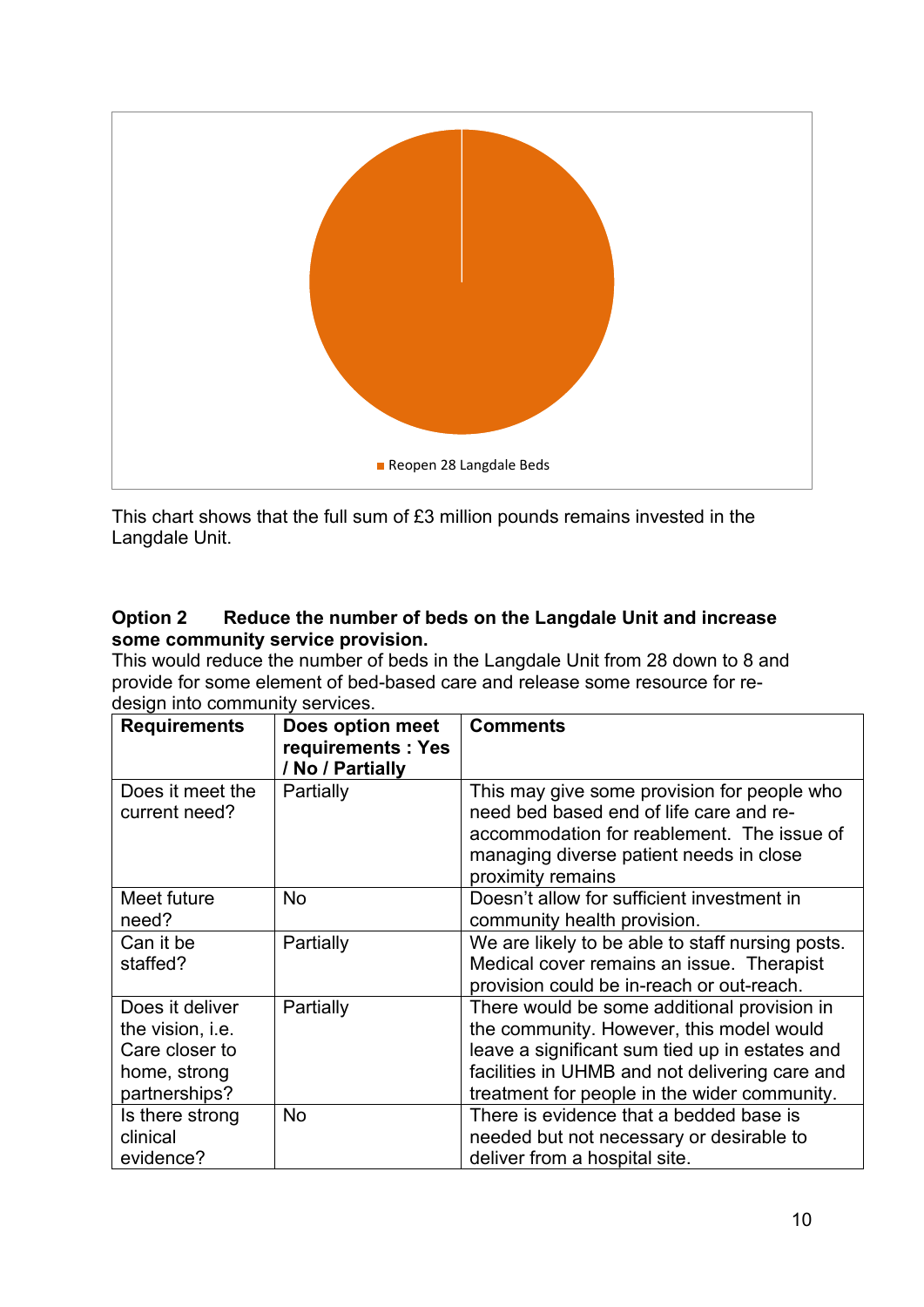| <b>Requirements</b>                                           | Does option meet<br>requirements : Yes<br>/ No / Partially | <b>Comments</b>                                                                                                                                                                                                                                                        |
|---------------------------------------------------------------|------------------------------------------------------------|------------------------------------------------------------------------------------------------------------------------------------------------------------------------------------------------------------------------------------------------------------------------|
| Is it the best way<br>to spend the<br>Morecambe Bay<br>pound? | <b>No</b>                                                  | This is an expensive option as the overhead<br>costs of running a diminished number of beds<br>will be high and the financial resource that can<br>be released for investment in community<br>services will be insufficient to meet the current<br>and predicted need. |
| Does it offer<br>good patient<br>experience?                  | Partially                                                  | This option could allow more patients to<br>receive care in their own home.                                                                                                                                                                                            |
| Does it advance<br>the integration<br>agenda?                 | Partially                                                  | This option will allow for some collaboration<br>with wider partners.                                                                                                                                                                                                  |

| Number of beds in this<br>option               |                                         |
|------------------------------------------------|-----------------------------------------|
| Approximate number of                          | 133 patients in the Langdale Unit, plus |
| people this option could<br>care for, per year | 2,200 patients at home.                 |



This chart shows that a significant amount of funding would be used in keeping the Langdale Unit open with eight beds. The remainder could be spent on delivering services in the community.

**Option 3 Relinquish the beds at Langdale Unit for use by acute care and develop a blended model of care, with some Care Home beds for end of life care and some community accommodation for those who need rehabilitation which cannot be delivered at home for reasons of access or wider support.**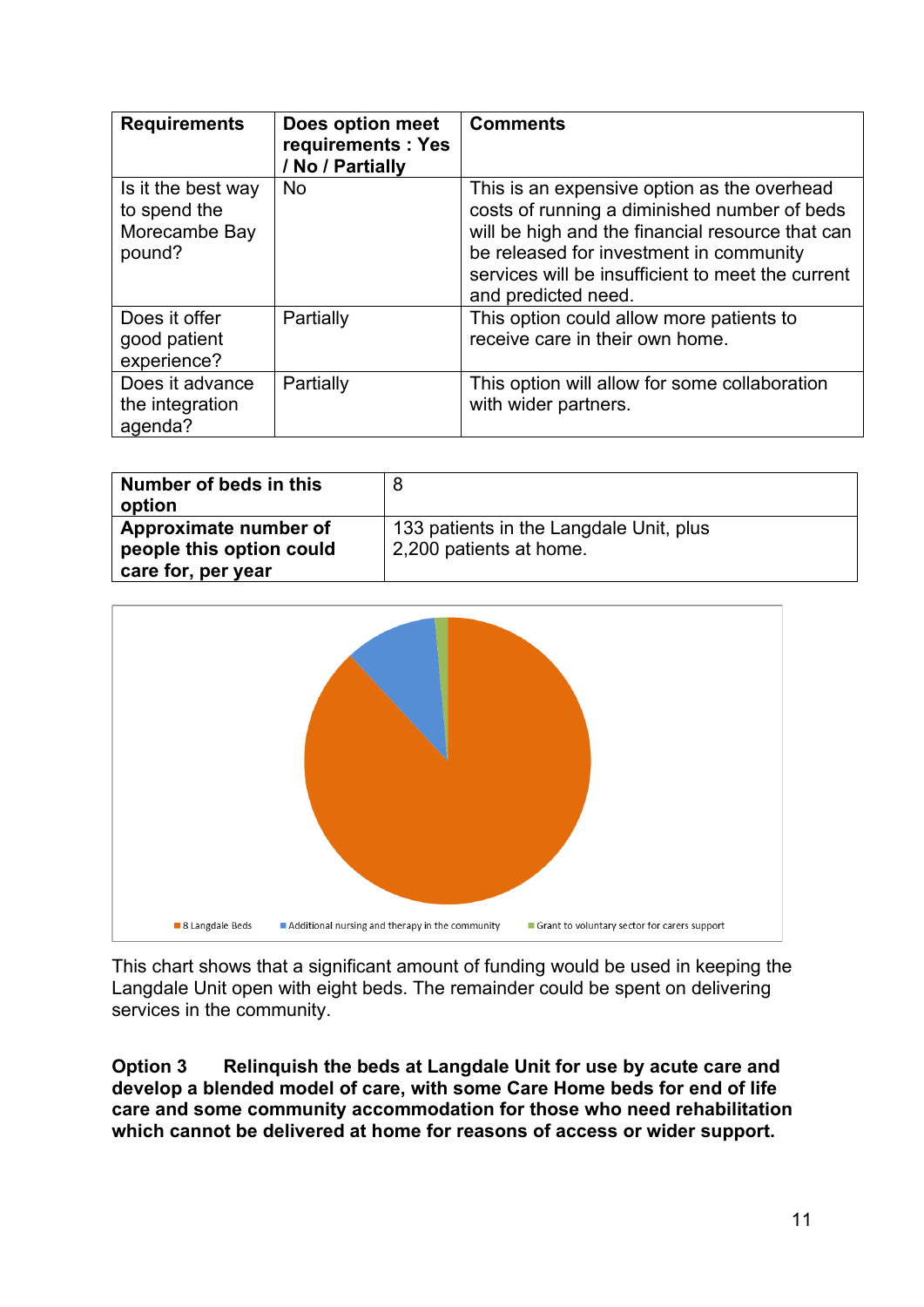This option aligns most closely with the clinical strategy and is the CCGs preferred option.

| <b>Requirements</b>     | Does option meet | <b>Comments</b>                                     |
|-------------------------|------------------|-----------------------------------------------------|
|                         | requirements :   |                                                     |
|                         | Yes / No /       |                                                     |
|                         | <b>Partially</b> |                                                     |
| Does it meet            | Yes              | We have analysed the most recent historical         |
| the current             |                  | use of the Langdale Unit and taken into             |
| need?                   |                  | account the types of care required and the          |
|                         |                  | feedback from reviews as well and new               |
|                         |                  | nationally mandated programmes of work and          |
|                         |                  | believe that we can re-design to fit with these.    |
| Meet future             | Yes              | We have analysed the most recent historical         |
| need?                   |                  | use of the Langdale Unit and taken into             |
|                         |                  | account the types of care required and the          |
|                         |                  | feedback from reviews as well and new               |
|                         |                  | nationally mandated programmes of work and          |
|                         |                  | believe that we can re-design to fit with these.    |
|                         |                  | Aligns to the delivery of the two hour crisis       |
|                         |                  | response                                            |
| Can it be               | Yes / partially  | From an NHS point of view, this plan enables        |
| staffed?                |                  | us to retain experienced staff and generate         |
|                         |                  | new roles that can be part of career                |
|                         |                  | development for both non-registered and             |
|                         |                  | registered staff. We recognised that we will        |
|                         |                  | need to work creatively with CCC to design a        |
|                         |                  | re-ablement service that is an attractive and       |
|                         |                  | worthwhile career pathway.                          |
| Does it deliver         | Yes              | <b>Collaboration with Cumbria County Council</b>    |
| the vision, <i>i.e.</i> |                  | and St John's Hospice as well as extra care         |
| Care closer to          |                  | housing and other voluntary sector providers        |
| home, strong            |                  | that are rooted in our local communities.           |
| partnerships?           |                  | Implementation of virtual ward model                |
| Is there strong         | Yes              | Option 3 aligns to the principles and aims          |
| clinical                |                  | detailed in the NHS Long Term Plan, the             |
| evidence?               |                  | <b>British Geriatric Society publication 'Right</b> |
|                         |                  | time, right place: Urgent community-based           |
|                         |                  | care for older people' and the Ageing Well          |
|                         |                  | programme.                                          |
| Is it the best          | Yes              | Option 3 serves a wider group of the                |
| way to spend            |                  | population and ensures the future resilience of     |
| the Morecambe           |                  | community teams. Directs the greatest               |
| Bay pound?              |                  | possible sum of money into community                |
|                         |                  | provision and allows for future flexibility.        |
| Does it offer           | Yes              | We believe that this is the option that gives us    |
| good patient            |                  | the best chance of delivering the right care at     |
| experience?             |                  | the right time in the right place                   |
| Does it advance         | Yes              | This option enables the greatest level of           |
| the integration         |                  | collaboration with wider partners                   |
| agenda?                 |                  |                                                     |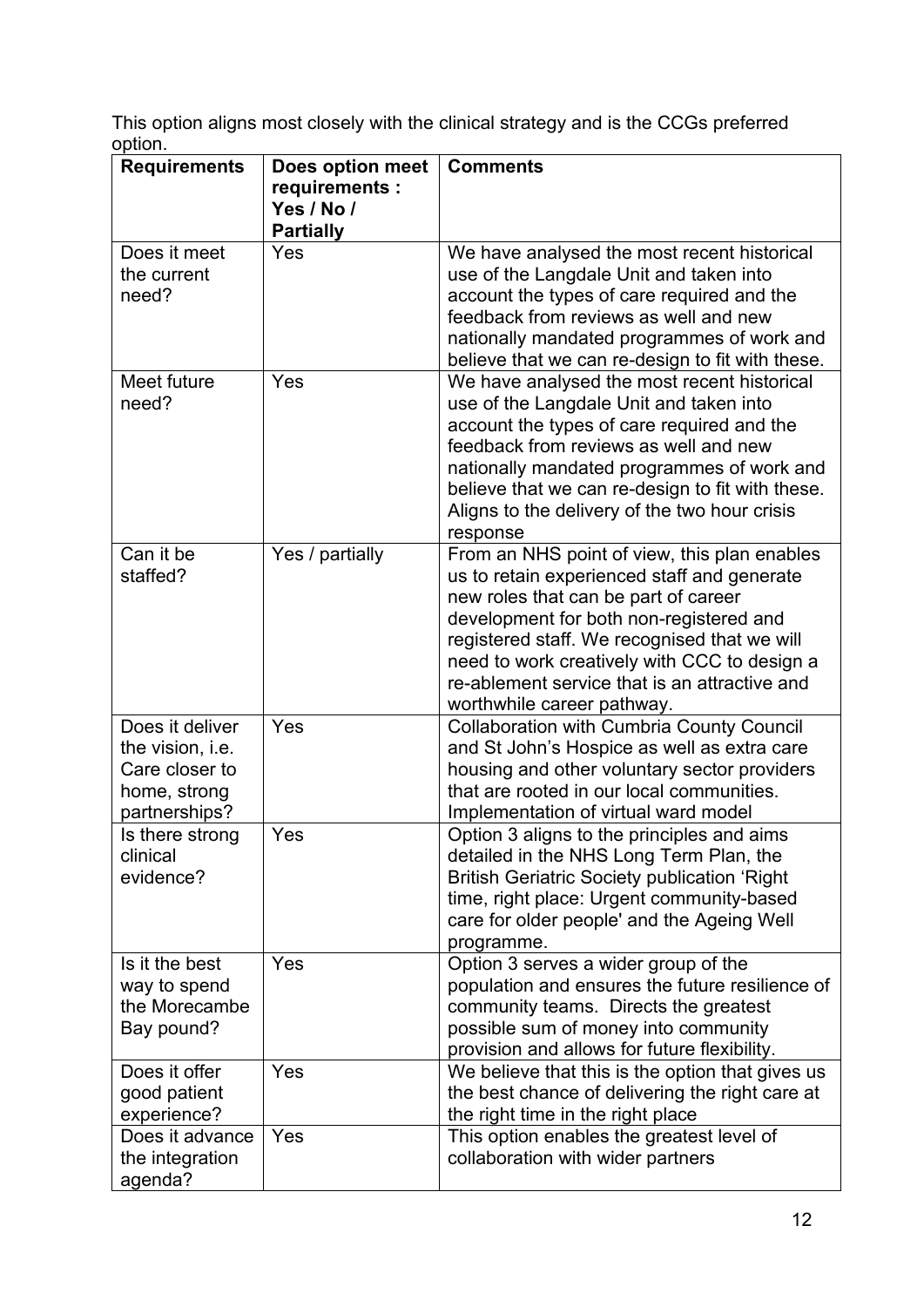| Number of beds in this   | 4 End of Life care beds                         |
|--------------------------|-------------------------------------------------|
| option                   | 4 Extra care Housing beds                       |
| Approximate number of    | 66 patients in the End of Life care beds        |
| people this option could | 66 patients in the Extra care Housing beds plus |
| care for, per year       | 3,172 patients at home.                         |



This chart shows that we would invest most of the budget in recruiting 36 additional staff in the community to help us offer more nurse-led care in people's homes. We would have enough budget to pay for additional beds in the community for end of life care and reablement. We can ring-fence some of the budget for a future community intravenous (IV) therapy service.

This option enables us to achieve the best number of staff assigned to community provision, allows for bed based end of life care and appropriate accommodation in the community for rehabilitation. It furthers our ambition around integration and improves our ability to invest and provide some financial stability for our local voluntary and charitable sector providers.

| <b>Option 4</b> | Close all Langdale Unit beds and re-provide all aspects in the |  |  |
|-----------------|----------------------------------------------------------------|--|--|
| community       |                                                                |  |  |

| <b>Requirements</b>                  | Does option<br>meet<br>requirements<br>: Yes / No /<br><b>Partially</b> | <b>Comments</b>                                                                                                                                                                                                          |
|--------------------------------------|-------------------------------------------------------------------------|--------------------------------------------------------------------------------------------------------------------------------------------------------------------------------------------------------------------------|
| Does it meet<br>the current<br>need? | <b>No</b>                                                               | An absence of any bed-based care or<br>accommodation for recovery and rehabilitation is<br>a high-risk model and does not reflect the<br>feedback we had from the 'Where would you like<br>to be cared for?' engagement. |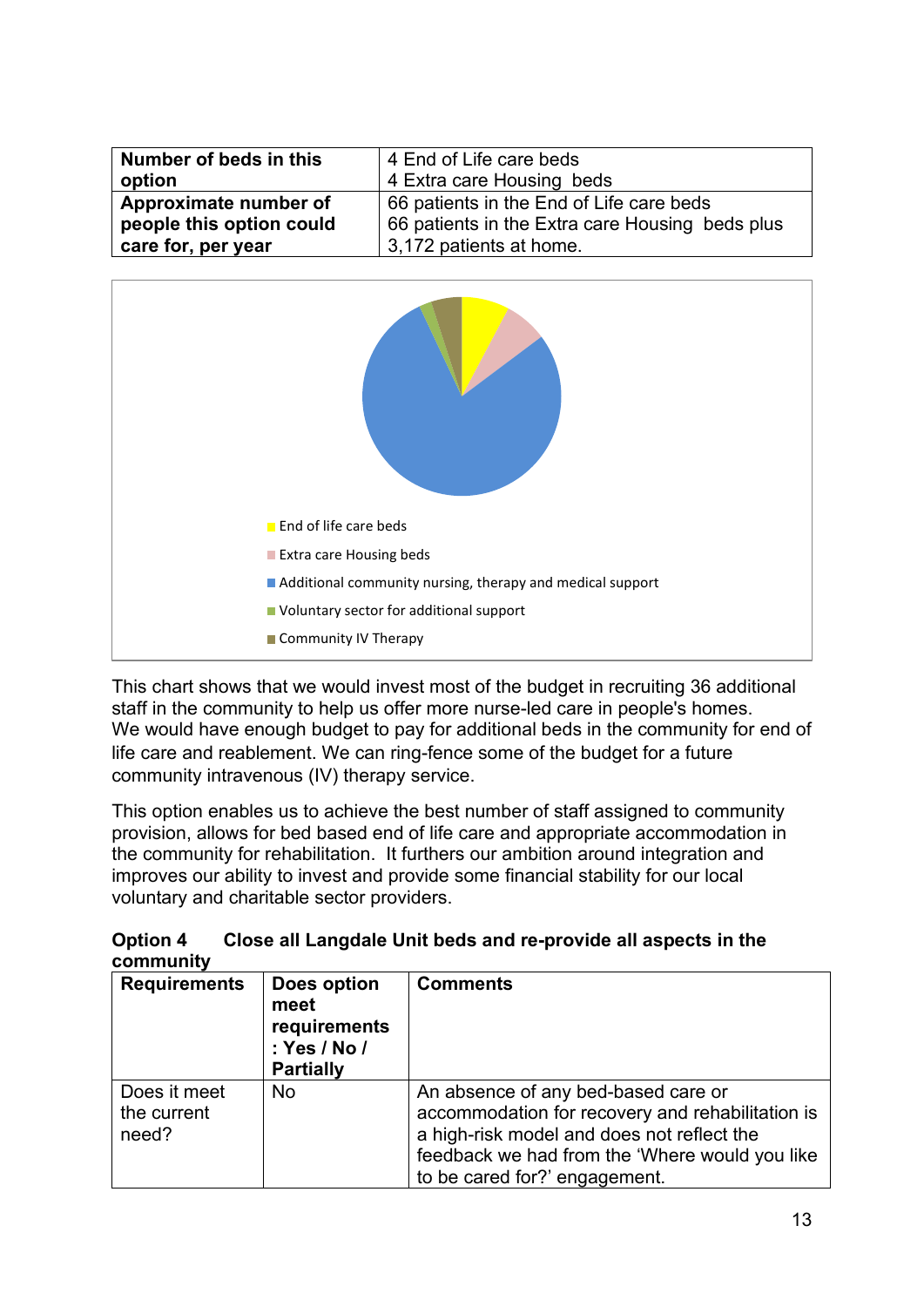| <b>Requirements</b>                                           | Does option<br>meet<br>requirements<br>: Yes / No /<br><b>Partially</b> | <b>Comments</b>                                                                                                                                                                                                                                                                                                                                                |
|---------------------------------------------------------------|-------------------------------------------------------------------------|----------------------------------------------------------------------------------------------------------------------------------------------------------------------------------------------------------------------------------------------------------------------------------------------------------------------------------------------------------------|
| Meet future<br>need?                                          | <b>No</b>                                                               | Modelling from Carnall Farrar does include some<br>bed-based care - eliminating it totally would be<br>high risk and generate inefficiencies as well as<br>the risk of unnecessary hospital admissions and<br>breakdown of care at home.                                                                                                                       |
| Can it be<br>staffed?                                         | <b>No</b>                                                               | Whilst we expect that we would be able to staff<br>the health care element of this, it will make more<br>demands on domiciliary care and care home<br>beds. There is an immediate and long term<br>crisis in provision of domiciliary care in Cumbria<br>which will take time to resolve.                                                                      |
| Does it deliver<br>the vision, i.e.<br>Care closer to<br>home | Partially                                                               | This model sees us attempting to provide the<br>highest proportion of service to people in their<br>own homes<br>However, there is a risk that this may not always<br>be safe because of lack of backup provision if<br>home is ultimately unsuitable. The default option<br>would then be admission for an acute spell, with<br>wider risks and system impact |
| Is there strong<br>clinical<br>evidence?                      | <b>No</b>                                                               | All future modelling for this cohort of individuals<br>references the need for 24-hour bed-based care.                                                                                                                                                                                                                                                         |
| Is it the best<br>way to spend<br>the Morecambe<br>Bay pound? | <b>No</b>                                                               | There would be economic issues relating to the<br>affordability of round the clock care in people's<br>own homes. The housing stock in South<br>Cumbria is not always accessible.                                                                                                                                                                              |
| Does it offer<br>good patient<br>experience                   | Yes/ partially                                                          | There is a risk that this may not always be safe<br>because of a lack of backup provision if home is<br>ultimately unsuitable                                                                                                                                                                                                                                  |
| Does it advance<br>the integration<br>agenda?                 | Yes                                                                     | This option have the greatest level of<br>collaboration with wider partners                                                                                                                                                                                                                                                                                    |

| Number of beds in this<br>option |                                                   |
|----------------------------------|---------------------------------------------------|
| Approximate number of            | In excess of 3,172 patients at home, however a    |
| people this option could         | proportion of these may likely have longer length |
| care for, per year               | of stay in hospital.                              |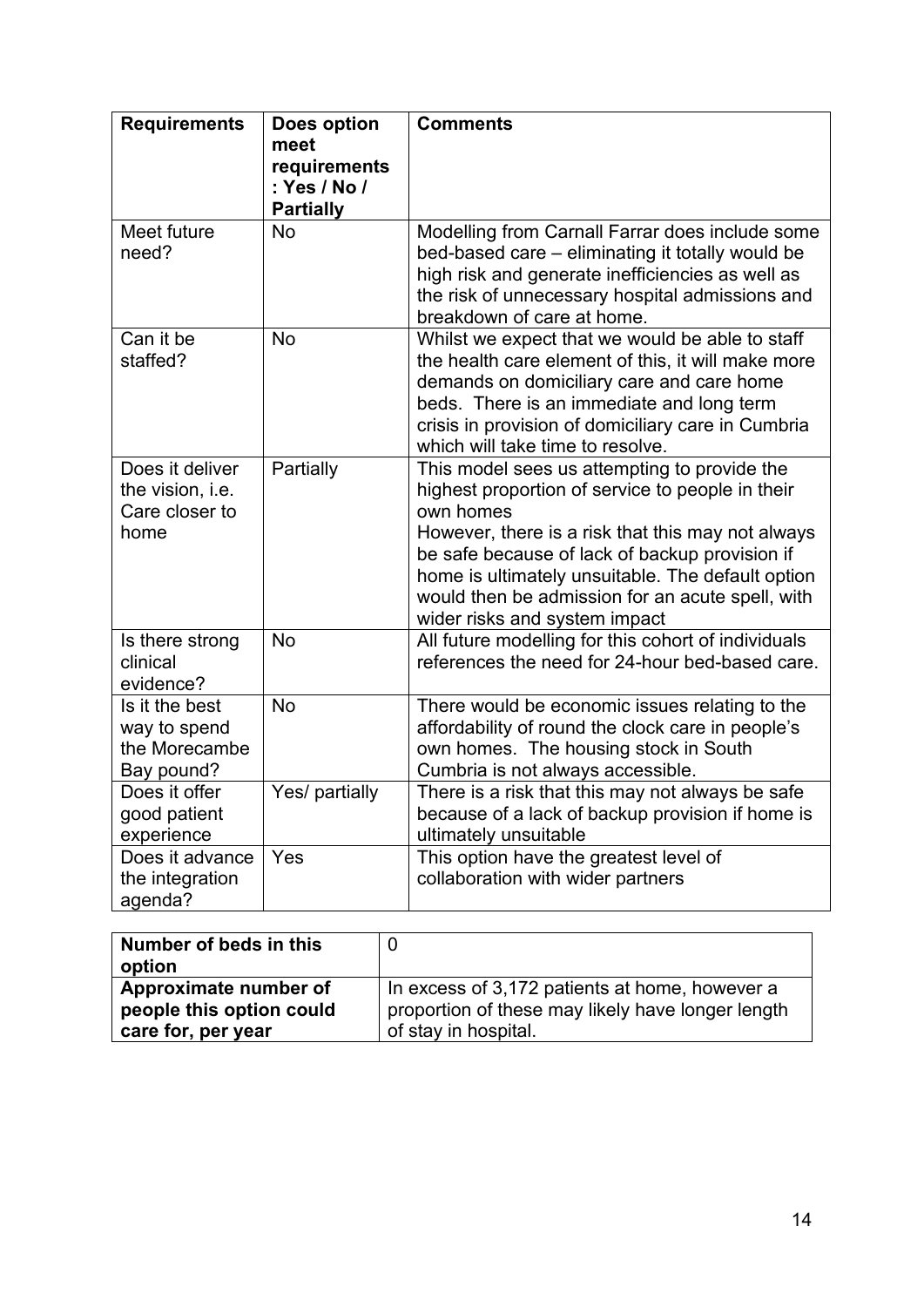

This chart shows that we would invest most of the budget in recruiting at least 40 additional staff in the community to help us offer more nurse-led care in people's homes. We can ring-fence some of the budget for a future community intravenous (IV) therapy service.

#### <span id="page-17-0"></span>**Pre-consultation process**

Before embarking on the service change process, the CCG was required to undertake a stage 1 meeting with NHS England/ Improvement providing them with information on the service change proposal.

A pre-consultation business case was developed detailing the scope, outlining the vision and describing the options that the CCG sought to consult the public on. The team returned to NHSE for the Stage 2 assurance meeting on 21st October 2021 and received the agreement to go out to public consultation on 1st November 2021.

#### <span id="page-17-1"></span>**Consultation Method**

A short anonymous survey was carried out using SmartSurvey. Eleven questions plus eight demographic questions were asked and the survey was shared on social media, in public facing newsletters, to locally elected representatives and with members of staff working locally across Bay Health and Care Partner (BHCP) organisations.

#### <span id="page-17-2"></span>**Communications and Engagement process**

#### **Pre-consultation communications**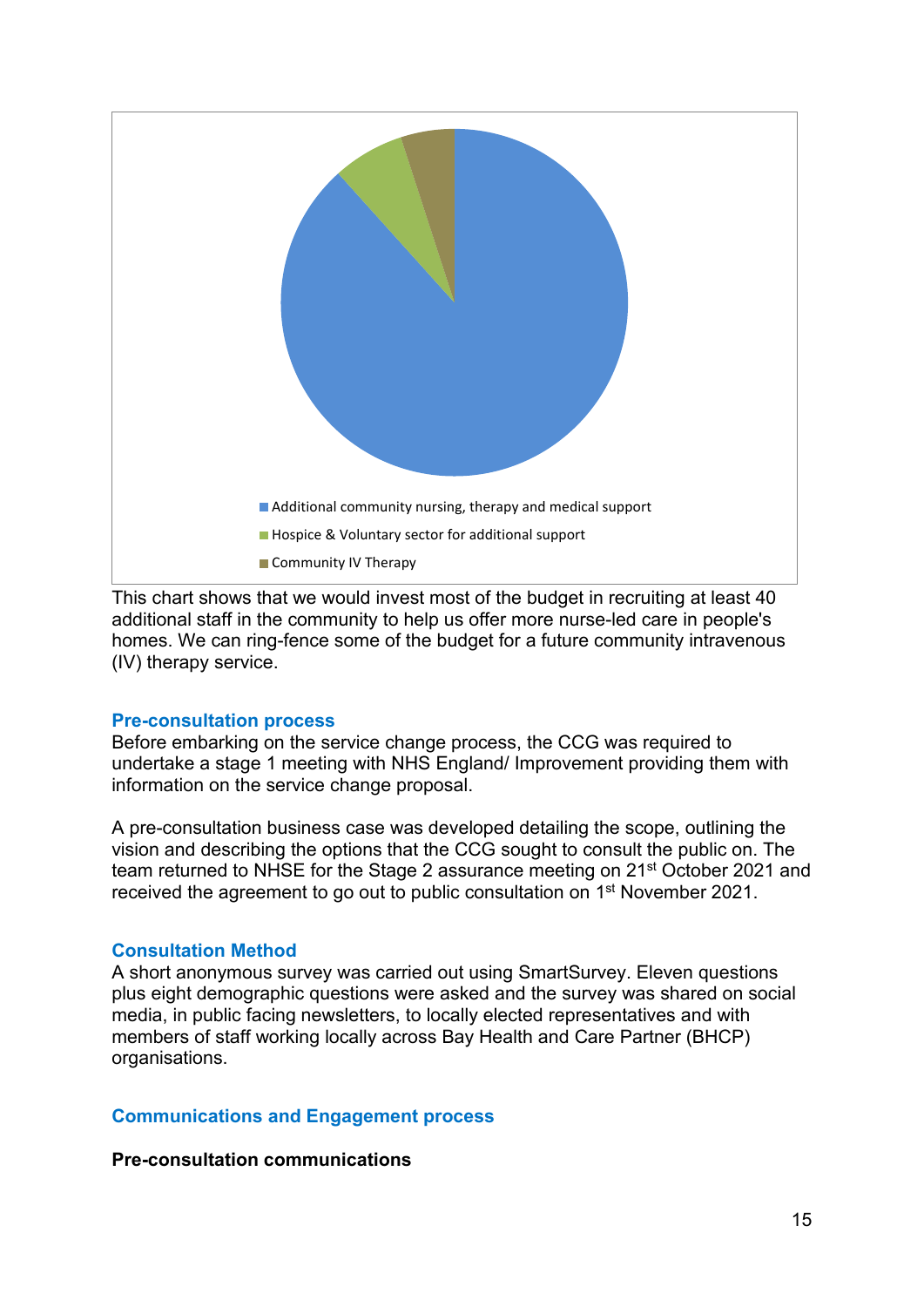Before the consultation commenced, preliminary discussions were held with key stakeholders such as political representatives, local statutory and third sector providers, ICCs and the staff directly affected to raise awareness, capture feedback and ideas.

#### **Main consultation period**

Communications and engagement activities were carried out to encourage participation in the consultation amongst staff, public, partners and the voluntary sector.

A suite of materials catered for individual preferences and accessibility needs. Each were available in hard copy, online and in braille and other languages upon request. These included:

- A detailed 16-page main consultation document
- A shorter eight-page summary consultation document
- An easy read consultation document

Respondents were encouraged to read the consultation document(s) and provide their views and additional ideas via an online or hard copy survey in standard or easy read format.

The consultation was disseminated widely amongst health, care, third sector organisations/ community groups and to the wider public through the media, social media, public events, directly via frontline staff and on the CCG and Lancashire and South Cumbria Health & Care Partnership websites.

Please see appendix 1 for a full description of the methodology undertaken to promote the consultation.

#### <span id="page-18-0"></span>**Consultation Results**

The consultation period asking the public *'Where would you like to be cared for in South Lakeland'* commenced on Tuesday 16<sup>th</sup> November 2021, the survey was open for six weeks in total and closed on Friday 31st December 2021. During that period 168 responses to the consultation were received, 77 from health, social care or third sector staff and 91 from patients, carers and members of the public.

Of the 168 responses, 49% of respondents preferred option three which would redistribute the full resource into community staffing and include a range of complementary services.

| Which option do you prefer most?                                                                                                        | <b>Responses</b> |
|-----------------------------------------------------------------------------------------------------------------------------------------|------------------|
| Option one<br>Reopen the Langdale Unit and return to the way care was delivered there<br>before it was temporarily closed in July 2020. | 31               |
| Option two<br>Reopen eight beds at the Langdale Unit and use the remaining budget to<br>provide some extra services in the community.   | 38               |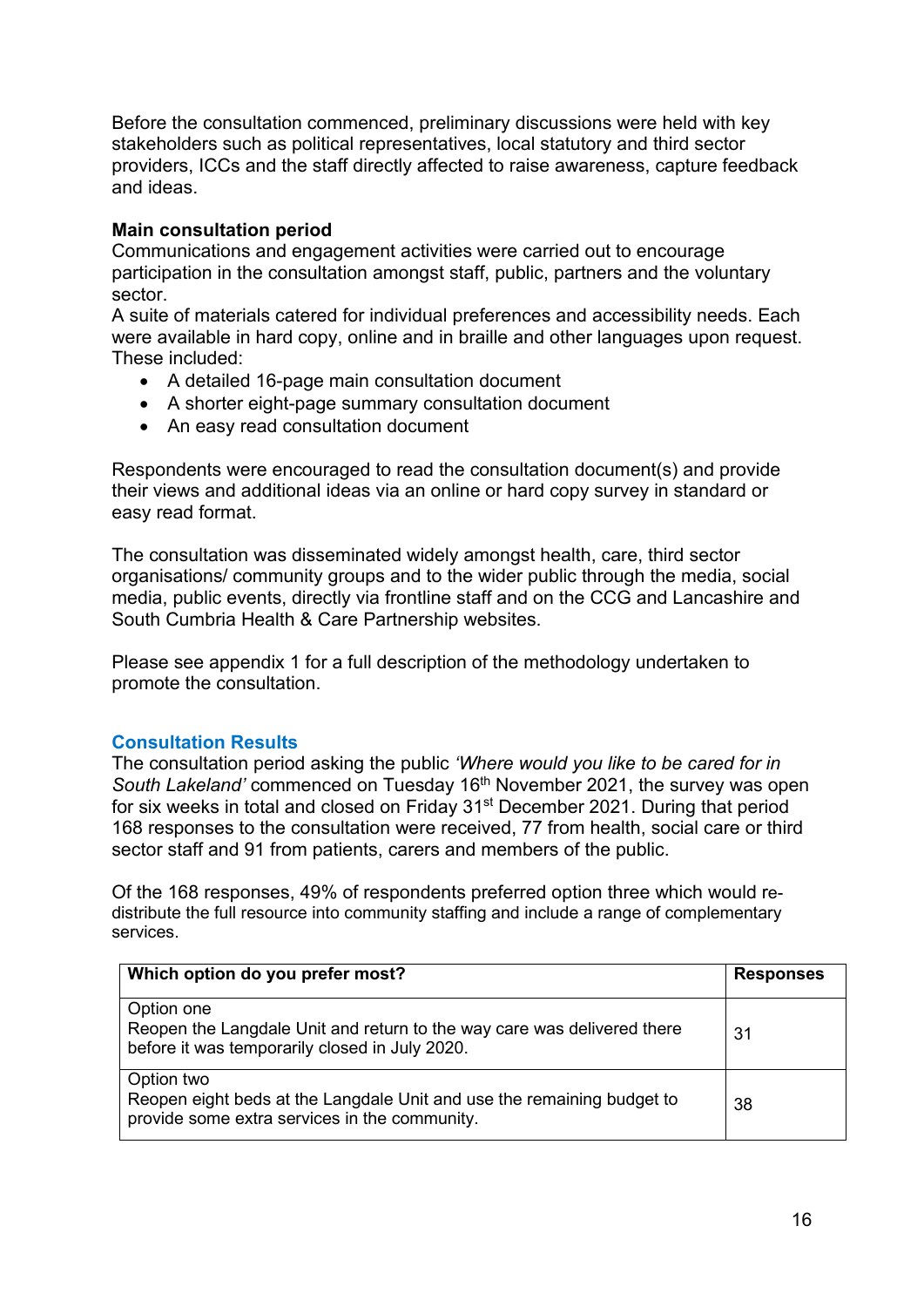| Option three<br>Re-distribute full resource into community staffing and a range of<br>complementary services. No Langdale Unit beds. | 82  |
|--------------------------------------------------------------------------------------------------------------------------------------|-----|
| Option four<br>Re-provide all elements of care in people's own homes.                                                                | -17 |

Some of the reasons for people choosing option three are as follows:

"This [option] has been working well during the pandemic and it's important that people can receive the care they need as close to their own homes as possible where they feel more comfortable and safe."

"The vast majority of people feel more at ease in their own homes and so probably gain independence after illness or a hospital stay quicker and more easily."

"We believe that the full cost of bedded services being redistributed in the community is a more effective way of supporting more people. We agree older people are best cared for at home than in bedded units where this is possible and where care can be extended to 24 hours where that is required."

"The Langdale Unit 'community hospital' model is outdated and inefficient. The cost of keeping one ward open is huge and only benefits a few patients at a time. An extended community, multidisciplinary service can provide medical, nursing, personal and therapy care to people in a timely manner and can work proactively to prevent unnecessary admissions to the acute hospitals and to ensure those who need admission, are admitted in a timely manner before they reach crisis point. Assessing people in their own homes is far more effective than on a hospital ward where it is impossible to get a true picture of a patient's environment, capabilities and support network.

Patients and relatives can be supported to ensure people can stay in their own homes if that is their preferred choice."

#### **Emerging Themes**

Responses to questions three, five, six and seven (free texts) were themed using a qualitative research approach. The text within responses to each question often contained multiple themes.

The key themes that emerged from the consultation are as follows together with a response for the executive to consider:

#### **1. Workforce & System Capacity**

The pressures across the entire health and care system (Social Care, Primary, Community & Secondary Care) were a big concern across the options and featured more than three times as often by those opting for option one – expressing that the current pressures would prevent radical redesign.

The ability to staff the redesign required in options three and four also featured quite heavily in people's responses. Workforce pressures have featured heavily in national reporting over the pandemic and concerns regarding these pressures to meet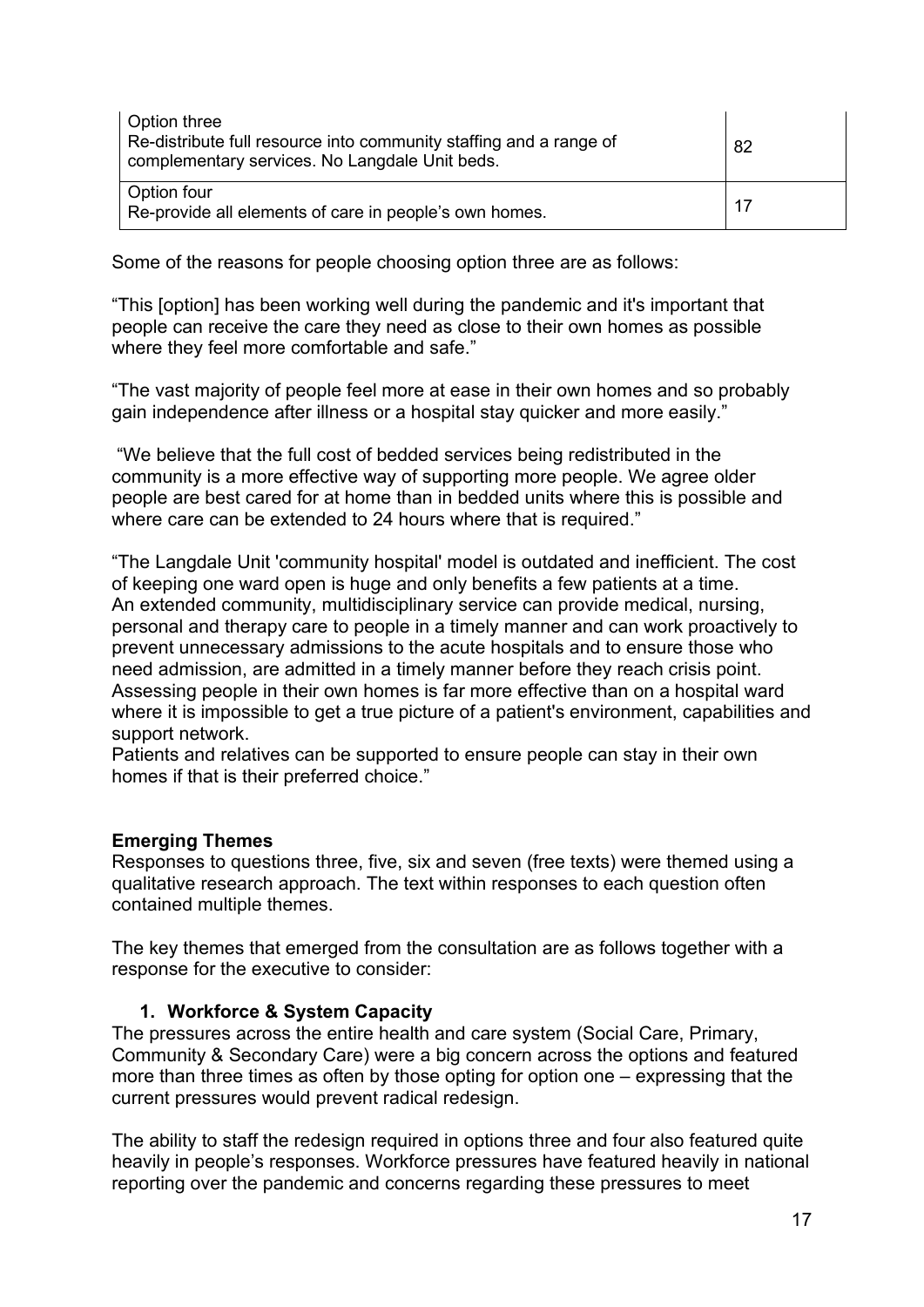current demand were replicated within the consultation responses – it was a real worry for people thinking about redesigned services and the idea that more people might be at home needing care and support.

People also expressed concern over being able to staff the social care roles that would be required to effectively support a redesigned model.

There was a near equal split with respondents suggesting that options three and four would increase admissions and delayed transfers of care within the acute hospital setting to those thinking that option three would reduce admissions, although some acknowledged that the broader social support described below would be essential in preventing these admissions.

#### **Proposed Response**

This is a natural concern at the current time and in working up the plans we will work with providers and the County Council to try and address some of the long term issues which have faced the area in this regard. We will move to the new model as we are satisfied that the services are safe and it is sensible to do so and we develop criteria to help us do this. However, it should be remembered that at present the beds at Langdale are closed and some staff have been re-deployed but some of the funding remains attached to the vacant ward space and is not available to use for the purposes of supporting patients, staff or other stretched services at the current time

#### **2. Geography and transport infrastructure**

Interfacing with system capacity was the geography and road infrastructure of South Lakeland with respondents querying whether options three or four could deliver the number of staff required to support people at home with the significant travel times impacting on caseloads and capacity to deliver.

As highlighted by the severe flooding recently and in recent years – business continuity/ contingency planning will need to be factored in to future plans to enable care in adverse circumstances.

However, some respondents opting for options three and four appreciated the opportunity to stay at home or being able to visit friends and family more easily if they were being cared for at home or closer to home. Lack of public transport in more rural areas were cited as one of the reasons for supporting the more community based options.

#### **Proposed Response**

It is safe to say that the rural geography of South Lakes does not lend itself to easy travel and therefore management of services in all cases. However, the greater the range of services we can provide in the community the more opportunity there is to have a flexible workforce that can deliver to more diverse areas.

It is pleasing to see that respondents saw the benefits of being cared for at home close to friends and family and in the community they have lived in for many years and it also around these communities that we wish to build support and resilience which would then positively impact on the concern regarding what happens when significant adverse events happen in our rural geography.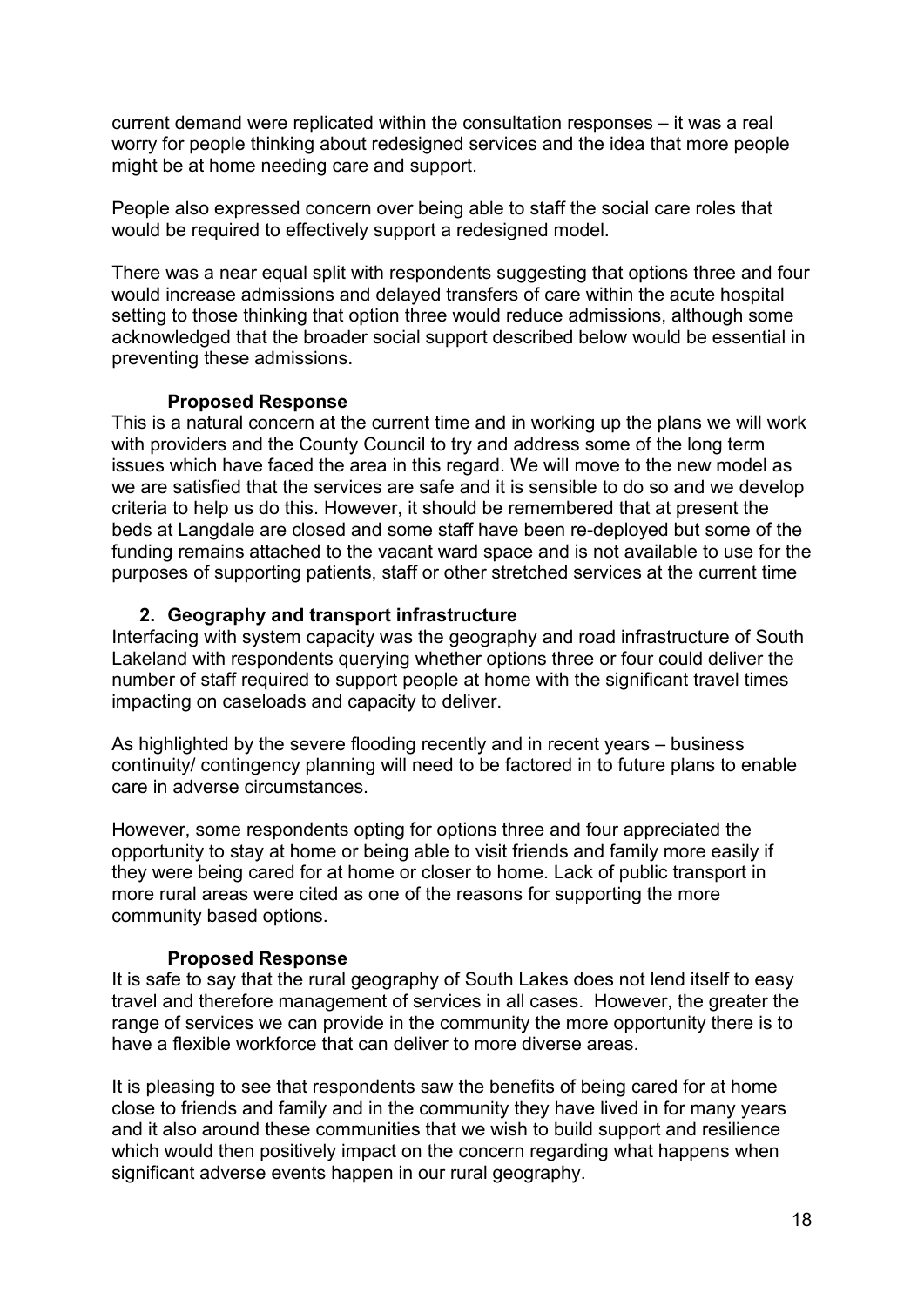#### **3. Social Support**

Broader social support was highlighted as a key requirement in enabling delivery of options three and four. From domestic support for cooking, cleaning and shopping to services to reduce isolation and loneliness – these wider services were seen as essential to enable the redesign. Respondents also expressed concern about the lack of capacity in domiciliary care and shortages in rural areas.

In flagging the need for these broader services there was also concern expressed for those without social and/or family support together with the potential pressure that being cared for at home might place on families and unpaid carers.

#### **Proposed Response**

The response to both of the concerns raised above are important in this area as well and we will continue to work with our Local Authority colleagues to look to address these issues as part of the plan for implementation.

In addition we will continue to work with our Integrated Care Communities in South Lakes to develop neighbourhood networks that can support those without the support that families can bring.

#### **4. Additional Services**

In addition to the social support services, respondents described more specialist services that would need to be more available to support any redesign of services:

- Increased end-of-life support, such as
	- o hospice at home,
	- o more hospice beds in South Lakeland
	- o respite support for relatives/ carers
- Increased support for those living with/ supporting those with dementia:
	- o increased capacity and more local specialist beds for dementia
		- o rapid access to mental health services
		- o respite support for relatives/ carers
- Night sitting/ 24-hour care available for patients without cancer or end-of-life
- 72-hour block 'live in' carers for an assessment period.
- Robust crisis care and reablement (with therapy input)
- Stroke services
	- o Kendal-based team
	- o Better access to Supportive Living for younger stroke patients
- Community transport (with enough capacity to provide transportation when it is required).

#### **Proposed Response**

End of life support is one of the key areas that has been targeted as part of this work as we recognise that the Langdale Unit has provided a place for this care when care at home is not an option and the Hospice beds are too far away for family. Option 3 set out to develop some bed-based capacity in a Care Home and some additional dedicated support from St John's Hospice in the form of Clinical Education - for that Care Home in the first instance and to the overall local system for South Lakeland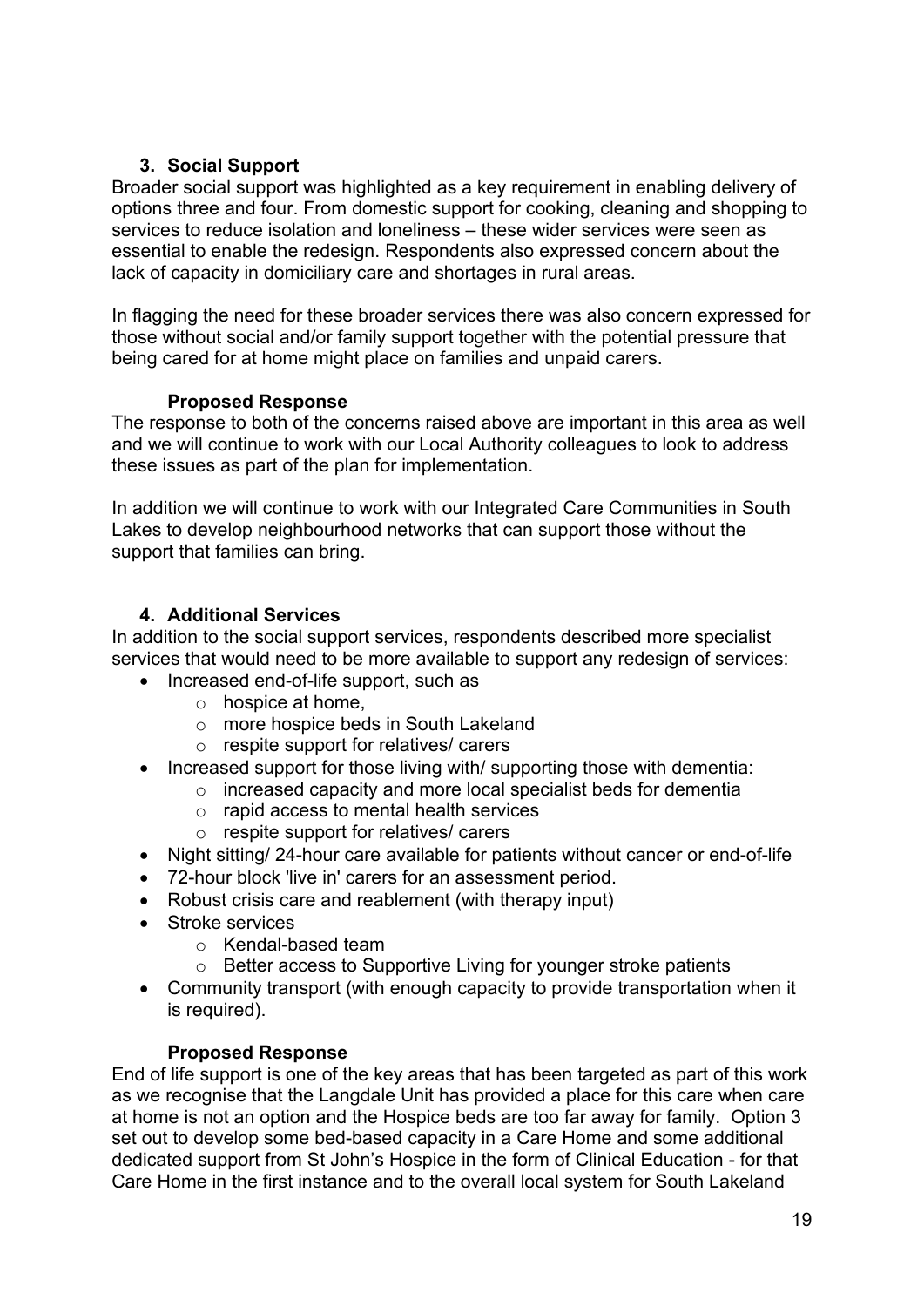over time. We will also have the opportunity, with recent services changes at St. John's Hospice to incorporate more night sitting from the Hospice that will work closely with the improved capacity in overnight District Nursing.

With regard to Crisis Care we will be working with our Cumbria County Council colleagues to address this as provision of crisis care is key to the delivery of good support to avoid admission.

Support for people with dementia and carers we are aware is an area of difficulty for the whole of Morecambe Bay, but whilst some patients with dementia may have spent some time on the Langdale Unit that would not have been their primary reason for admission there. We will ensure that services developed at able to make reasonable adjustments to support those patients with dementia to access the new services where it is safe to do so, but we will also continue to work with colleagues in the main provider; Lancashire and South Cumbria Foundation Trust regarding improving services for people with dementia and supporting their carers.

#### **5. Quality of care**

Respondents worried about the use of other providers to provide rehab and end-oflife beds and asked how quality of care would be monitored.

Respondents expressed concern that an 'in reach' model into non-NHS units might lead to the patient deconditioning, extending the length of rehab required and potentially increasing future care and support needs.

Out of 99 respondents preferring option three or four, 40% mentioned that they felt people recover better at home and highlighted that for those living with dementia, staying at home is beneficial as they are less disorientated by a different environment – "Patients need familiarity when recovering, also keeps non-acute hospitals for what they are meant to be used for"

While acknowledging that being at home is many people's preferred place of care, some respondents flagged that the home environment might not necessarily be best for some individuals:

- That require sustained assessment,
- Where specific equipment is required and the home environment doesn't provide enough space
- With more complex needs especially for double-ups and night time needs.

#### **Proposed Response**

There are a range of independent sector providers who currently provide services across Morecambe Bay and many of them provide good quality services. We will continue to monitor the quality of all providers so that patients good quality services.

#### **6. Funding and Resources**

Respondents raised concern that if the budget currently assigned to the Langdale Unit was used within broader community services, irrespective of provider that services would then be spread within a much wider area. People asked whether the budget/ resource could be ring-fenced for the South Lakes area.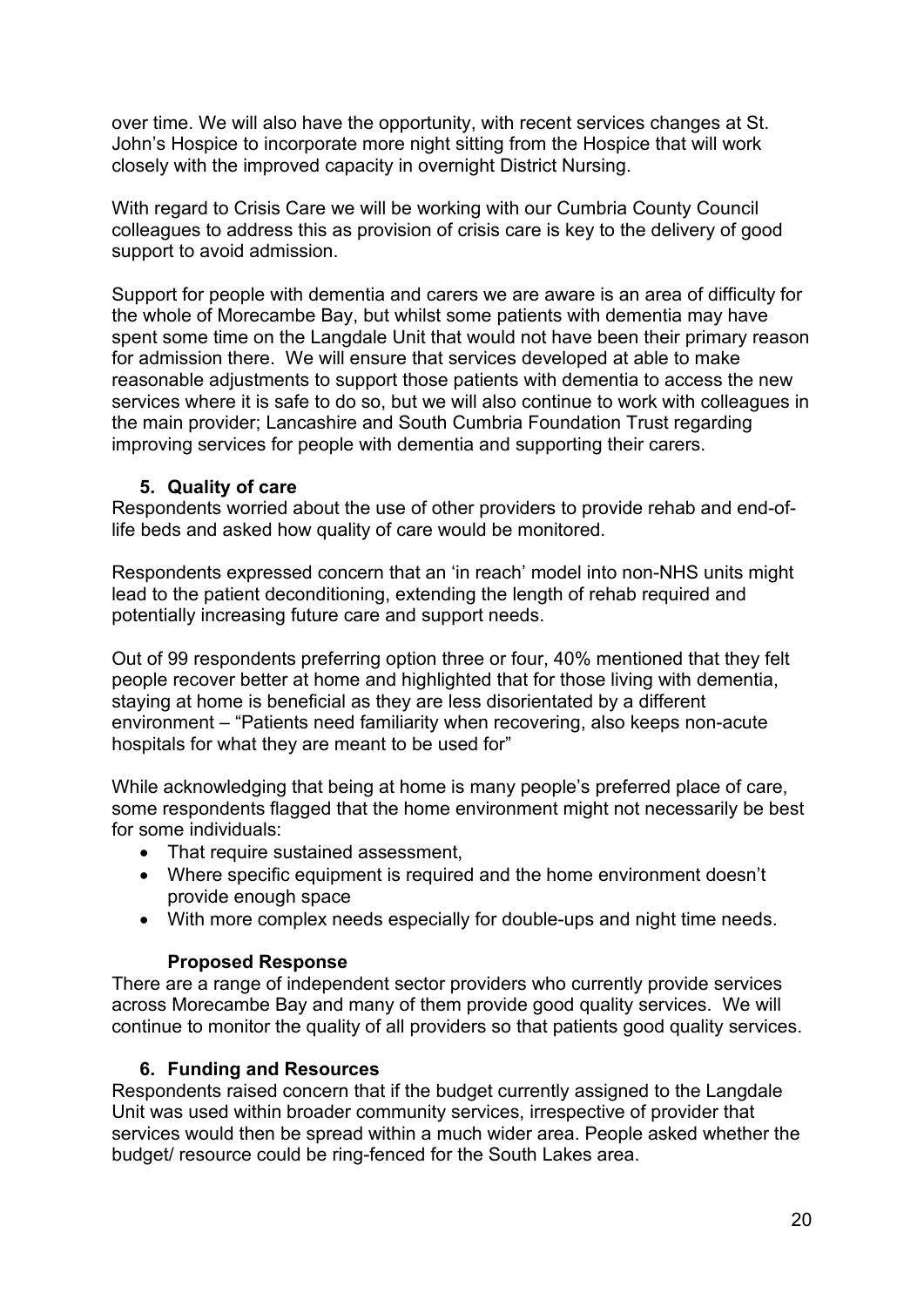#### **Proposed Response**

The Langdale Unit was used to support patients who predominantly live within South Lakes, but it did take a small number of patients from Lancaster and Morecambe and Furness. However, it is the intention of the CCG to use all of the funding from this redesign to support the population of South Lakes to improve the diversification of services for that area.

#### <span id="page-23-0"></span>**Recommendations**

The Governing Body is asked to:

- Note the outcome of the consultation and the identification of option 3 as the preferred option.
- Note the concerns raised and the mitigations required to manage these risks.
- Note the proposed responses to the summary concerns and add any further comment support the plan development.
- Authorise the CCG to proceed with operationalising Option 3, working with the current provider, University Hospitals of Morecambe Bay Integrated Community Care Group, Cumbria County Council Adult Social Care and the Local Medical Committee on how we move incrementally and safely towards an optimal service model that best meets the needs of the local population taking into account the concerns raised the necessary mitigations.

The progression of the work will include communication with the Cumbria Health Overview and Scrutiny Committee and NHS England.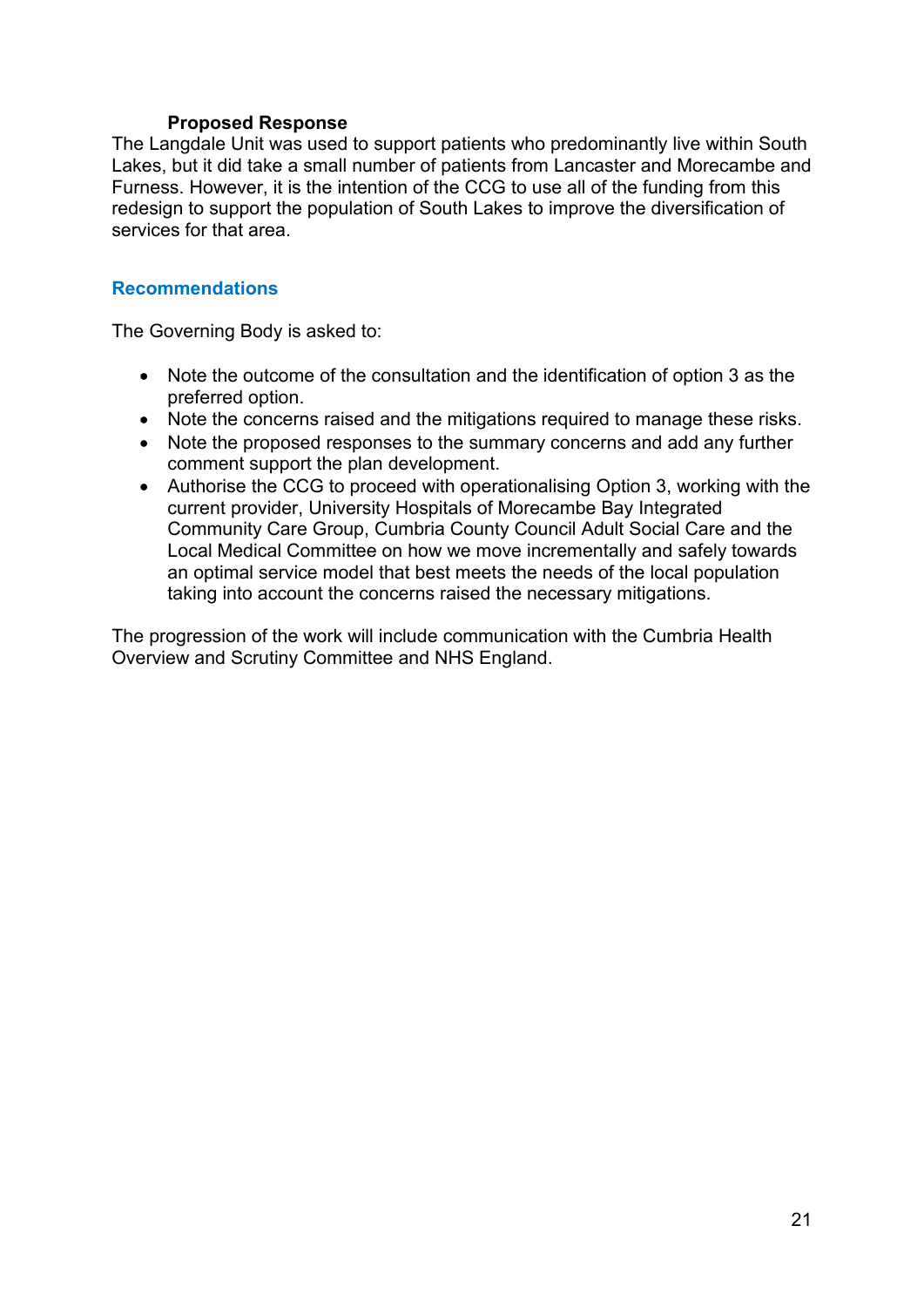#### <span id="page-24-0"></span>**Appendix 1 - Communications and Engagement methodology**

#### **Pre-consultation communications**

Meetings were held with the following key stakeholders seeking their perspectives and suggestions.

These included:

- Attendance at Cumbria Health Overview and Scrutiny Committee 21.07.2021
- Two engagement sessions with Langdale Unit staff 9.9.2021 and 26.11.2021
- Virtual meeting with South Lakeland MP, Tim Farron on 13.10.2021
- Virtual meeting with Patricia Bell, Cumbria County Council Cabinet Member for Health and Care Services on 27.10.2021
- The draft communications plan was shared with the Cumbria County Council Health Overview and Scrutiny Committee (HOSC) via its lead officer, inviting members' feedback on the planned consultation approach 16.11.2021
- Discussion with Age UK South Lakeland 12.12.2021
- Regular, ongoing discussions with Adult Social Care colleagues at Cumbria County Council
- Discussion with Stroke Association 19.10.2021
- East Integrated Care Community attendance at meeting on 11.10.2021
- Kendal Integrated Care Community attendance at meeting on 06.10.2021
- Kendal Primary Care Network attendance at meeting on 27.10.2021
- Grange and Lakes Integrated Care Community meeting on 03.11.2021

#### **Main consultation period**

#### **Methodology**

To help organisations share information about the consultation, communications packs were created which included a news release, suggested newsletter and social media articles, and posters for print and digital screens.

Communication was also issued to traditionally hard to reach groups, including women's refuges, homeless charities and farmers' organisations.

#### **Internal communications**

- Two virtual online engagement sessions were an opportunity for Langdale Unit staff to ask questions
- Information was shared via the UHMB internal communications bulletin and twice via the Morecambe Bay CCG internal communications update
- A presentation to colleagues during a MBCCG virtual staff briefing provided a mid-point update on the consultation so far
- Information was issued to Bay Health and Care Partners
- Posters were created for staff and public areas across UHMB sites
- Midpoint updates were provided to key colleagues in at NHS England (NW). the ICB, MBCCG and UHMB and New Hospitals Programme

#### **Health and care partners**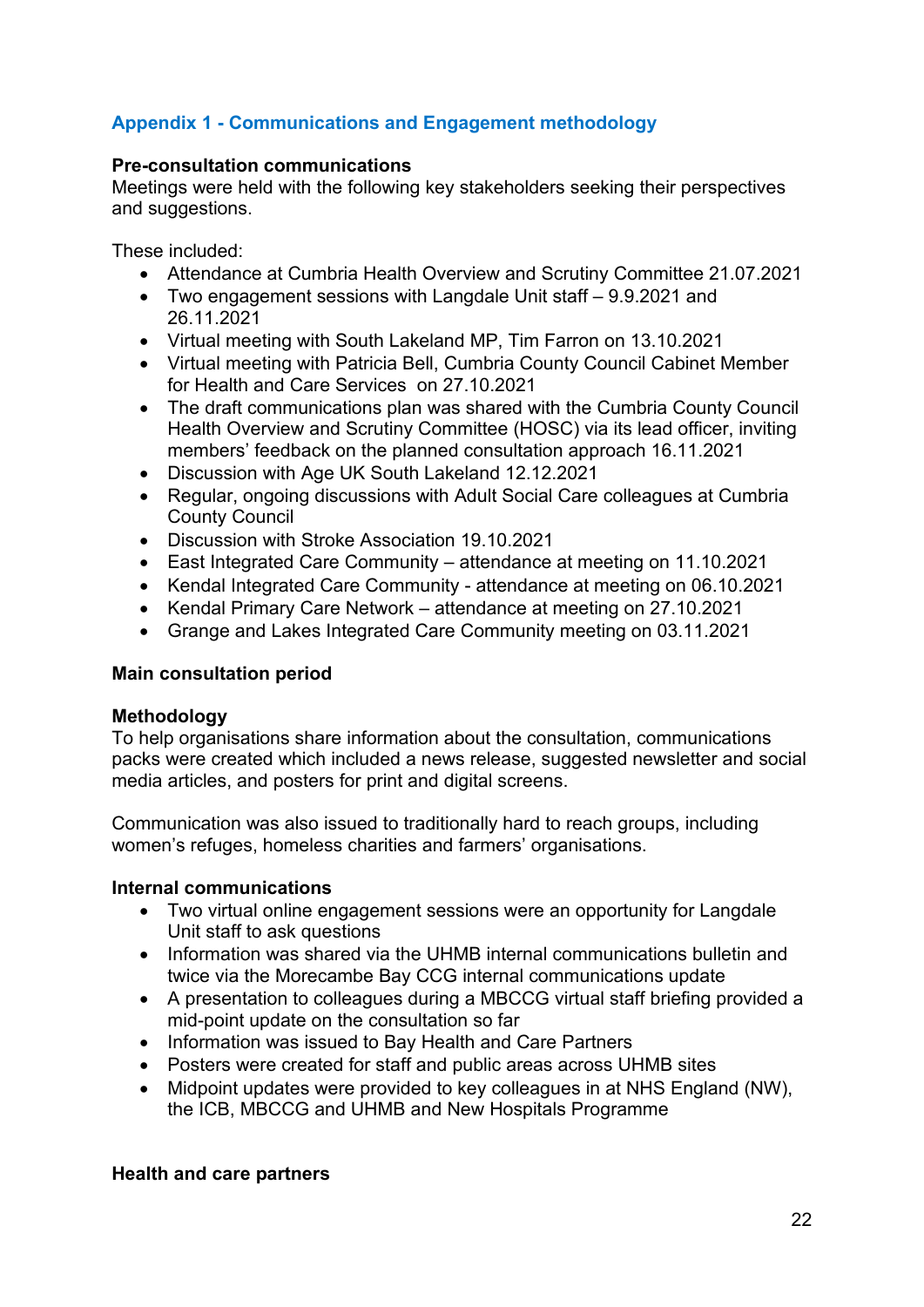- Health and care partners were encouraged to discuss proposals and share feedback via a range of channels:
- Phone conversations and email information to key contacts at St John's and St Mary's Hospices
- Direct emails to care homes in South Lakeland and information in the MBCCG fortnightly Regulated Care Bulletin
- Presentations and question and answer sessions with Integrated Care Communities in South Lakeland
- Virtual meetings with Primary Care Networks in South Lakeland
- A meeting with Morecambe Bay Local Medical Council
- An article and comms pack was shared with GPs and practice managers via the MBCCG GP bulletin

#### **Community and voluntary organisations**

Communication via partner organisation was essential to reach people who were likely to have a strong interest in the proposals, and helped us to amplify our message with new audiences who might not engage directly with the NHS.

To reach a diverse public audience, a range of digital, print and face-to-face communications were delivered:

- Social media posts, email communications and information on NHS and partner websites catered for those who used the internet.
- A media release secured balanced coverage in the [Westmorland Gazette,](https://www.thewestmorlandgazette.co.uk/news/19723129.proposal-repurpose-ward-kendals-westmorland-general-hospital/) [The Mail \(Barrow\)](https://www.nwemail.co.uk/news/19723485.south-lakes-health-bosses-plan-3m-funding-plan/) and [Cumbria Crack.](https://cumbriacrack.com/2021/11/17/have-your-say-on-future-of-community-healthcare-in-south-lakeland/)
- A stand in a Kendal shopping centre allowed us to engage people who might not use the internet
- Print copies of the easy read document, together with Freepost addressed envelopes were sent to district nurse and therapy teams in South Lakeland for them to share with housebound patients

#### **Face-to-face events and the impact of COVID-19**

As the consultation progressed, the rate of COVID-19 infections nationally and in South Lakeland increased dramatically, so a balance had to be found between reaching people who may not have found out about the consultation in other ways and avoiding situations that might put the public and colleagues at risk.

It was therefore decided that one in-person event would be held in a public location in Westmorland Shopping Centre, Kendal. The site offered a large and wellventilated space with continuous footfall throughout the day, with the team choosing a position near the vaccination centre.

#### **Stakeholders directly informed about the consultation, via email, phone, virtual meeting or in-person as appropriate are as follows:**

#### **Political representatives**

- Cumbria County Council members and offers including:
- The Leader and Deputy Leader
- HOSC Members and Lead Officer
- Cabinet Member for Health and Care Services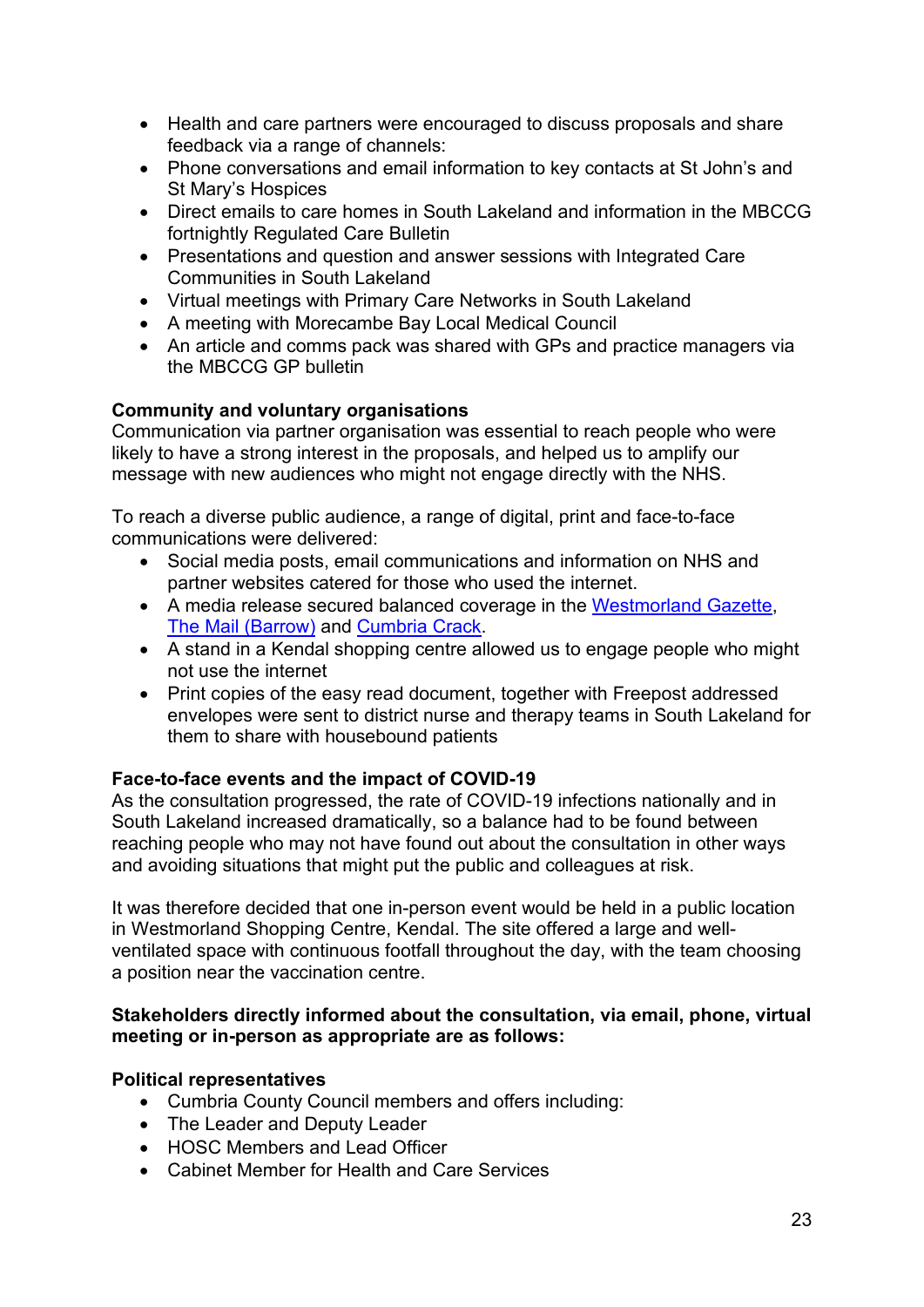- Communications colleagues
- Local area teams
- Adult Social Care Directors and officers
- Political group officers for circulation to other members
- The chief executives and leaders of South Lakeland District Council, Eden District Council and Barrow Borough Council
- The Cumbria Association of Local Councils which represents parish and town councils in the county

#### **Partner organisations**

- Rural communities, via Lake District Farmers and Women's Institutes
- Unemployed people: via local charity Right2Work and South Lakeland Community Learning and Skills
- Victims of domestic abuse, via Springfield Domestica Abuse Support in South **Lakeland**

#### **Local voluntary and charitable organisations**

- South Lakeland Carers and Furness Carers
- Dignity in Dementia
- Action with Communities (ACT) in South Lakeland
- Catholic Parishes in South Cumbria
- Alzheimer's society
- Barrow Blind Society
- Age UK South Lakeland
- The Stroke Association
- Cumbria Community Foundation
- Cumbria Deaf Association
- Cancer Care
- Move it or Lose it South Lakeland
- Sight Advice South Lakes
- Cumbria DeafVision
- Lakeside YMCA
- The Oaklea Trust
- South Lakes U3A
- Carer Support South Lakes
- Active Cumbria
- Light up Lives South Lakeland
- Women's Institutes in Cumbria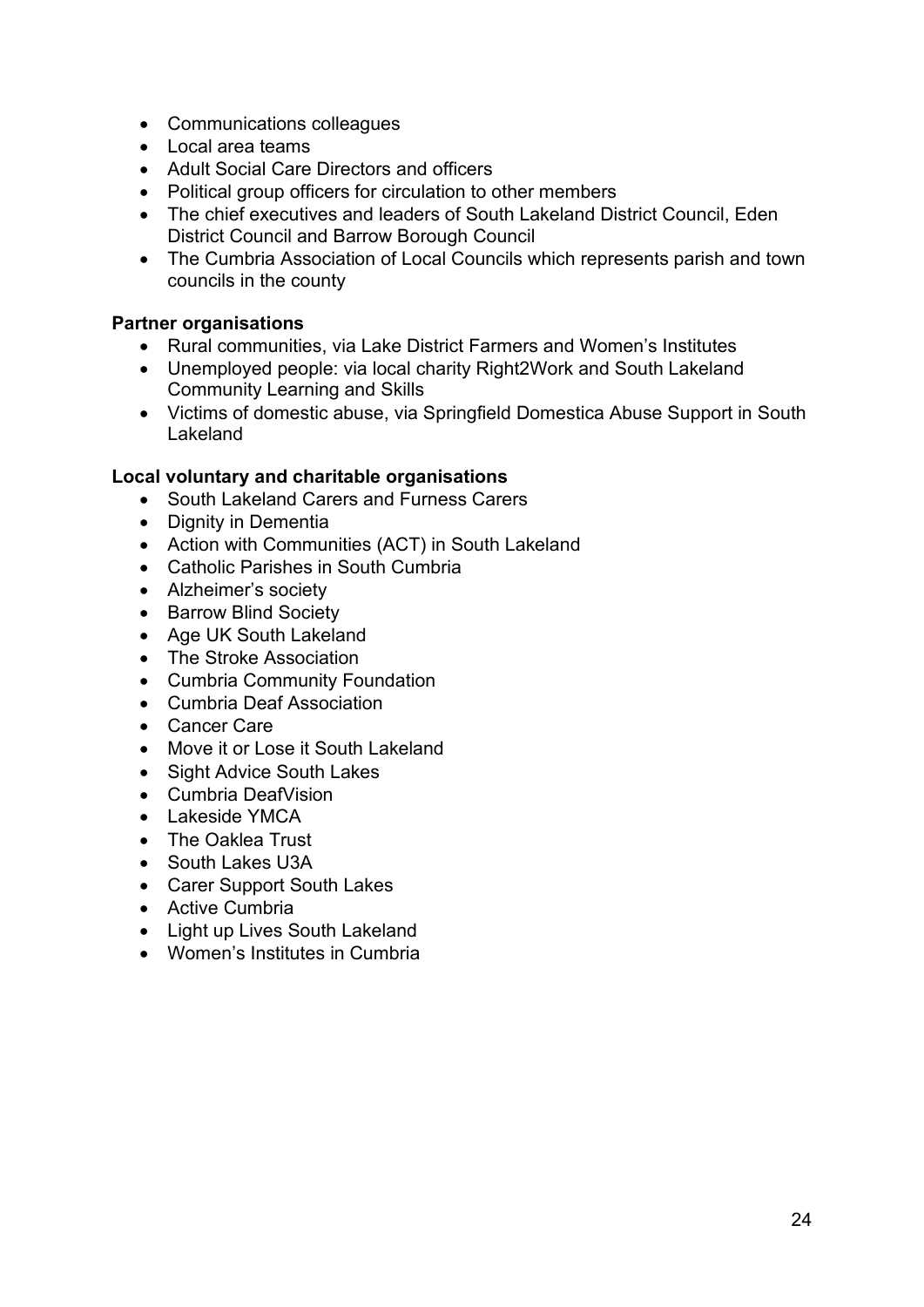## **Appendix 2 – Response breakdown by preferred option, location and age**

|                | Q4. Are you a:                                  | <b>Responses</b> | Q11. Please tell us which area<br>you live in by selecting the town<br>closest to you: | <b>Responses</b> | Q12. How old are you? | <b>Responses</b> |
|----------------|-------------------------------------------------|------------------|----------------------------------------------------------------------------------------|------------------|-----------------------|------------------|
|                | Carer                                           | 5                | Barrow and Millom                                                                      | 0                | 25-34                 |                  |
|                | Carer & Health or Care staff                    |                  | Ulverston, Dalton and Askam                                                            |                  | 35-44                 | 5                |
|                | Carer, Patient & former NHS staff               | l0               | Grange and the Lakes                                                                   | 6                | 45-54                 | 8                |
|                | Community representative (e.g. a                | $\overline{2}$   | Kendal                                                                                 | 16               | 55-64                 |                  |
| $\blacksquare$ | councillor)                                     |                  |                                                                                        |                  |                       |                  |
| <b>Option</b>  | Health or social care staff                     | 14               | Sedbergh                                                                               | l0               | 65-74                 |                  |
|                | Health or social care staff & Member            | I٥               | Kirby Lonsdale and Eastern Lancs 1                                                     |                  | 75-84                 | ר                |
|                | of the public                                   |                  |                                                                                        |                  |                       |                  |
|                | Member of the public                            | $\overline{7}$   | Carnforth                                                                              |                  | 85 or over            | 0                |
|                | <b>NHS Foundation Trust Governor</b>            | l0               | Lancaster                                                                              | 3                | Prefer not to say     | 6                |
|                | Patient                                         |                  | Morecambe                                                                              | 0                |                       |                  |
|                | Prefer not to say                               |                  | I live outside Morecambe Bay                                                           |                  |                       |                  |
|                | Representative of third sector or               | $\overline{0}$   | Prefer not to say                                                                      |                  |                       |                  |
|                | voluntary organisation                          |                  |                                                                                        |                  |                       |                  |
|                |                                                 |                  |                                                                                        |                  |                       |                  |
|                | Q4. Are you a:                                  | <b>Responses</b> | Q11. Please tell us which area<br>you live in by selecting the town<br>closest to you: | <b>Responses</b> | Q12. How old are you? | <b>Responses</b> |
|                | Carer                                           | $\Omega$         | Barrow and Millom                                                                      |                  | $25 - 34$             | 3                |
|                | Carer & Health or Care staff                    | O                | Ulverston, Dalton and Askam                                                            | 5                | 35-44                 | 3                |
|                | Carer, Patient & former NHS staff               | lo               | Grange and the Lakes                                                                   |                  | 45-54                 | 11               |
| $\sim$         | Community representative (e.g. a<br>councillor) | l0               | Kendal                                                                                 | 16               | 55-64                 | 12               |
|                | Health or social care staff                     | 19               | Sedbergh                                                                               | l0               | 65-74                 | $\overline{4}$   |
| <b>Option</b>  | Health or social care staff & Member            | I٥               | Kirby Lonsdale and Eastern Lancs 3                                                     |                  | 75-84                 |                  |
|                | of the public                                   |                  |                                                                                        |                  |                       |                  |
|                | Member of the public                            | 14               | Carnforth                                                                              | $\overline{2}$   | 85 or over            | $\overline{1}$   |
|                | <b>NHS Foundation Trust Governor</b>            | 0                | Lancaster                                                                              |                  | Prefer not to say     |                  |
|                | Patient                                         | 1                | Morecambe                                                                              |                  |                       |                  |
|                | Prefer not to say                               | $\overline{2}$   | I live outside Morecambe Bay                                                           | 2                |                       |                  |
|                | Representative of third sector or               | $\overline{2}$   | Prefer not to say                                                                      |                  |                       |                  |